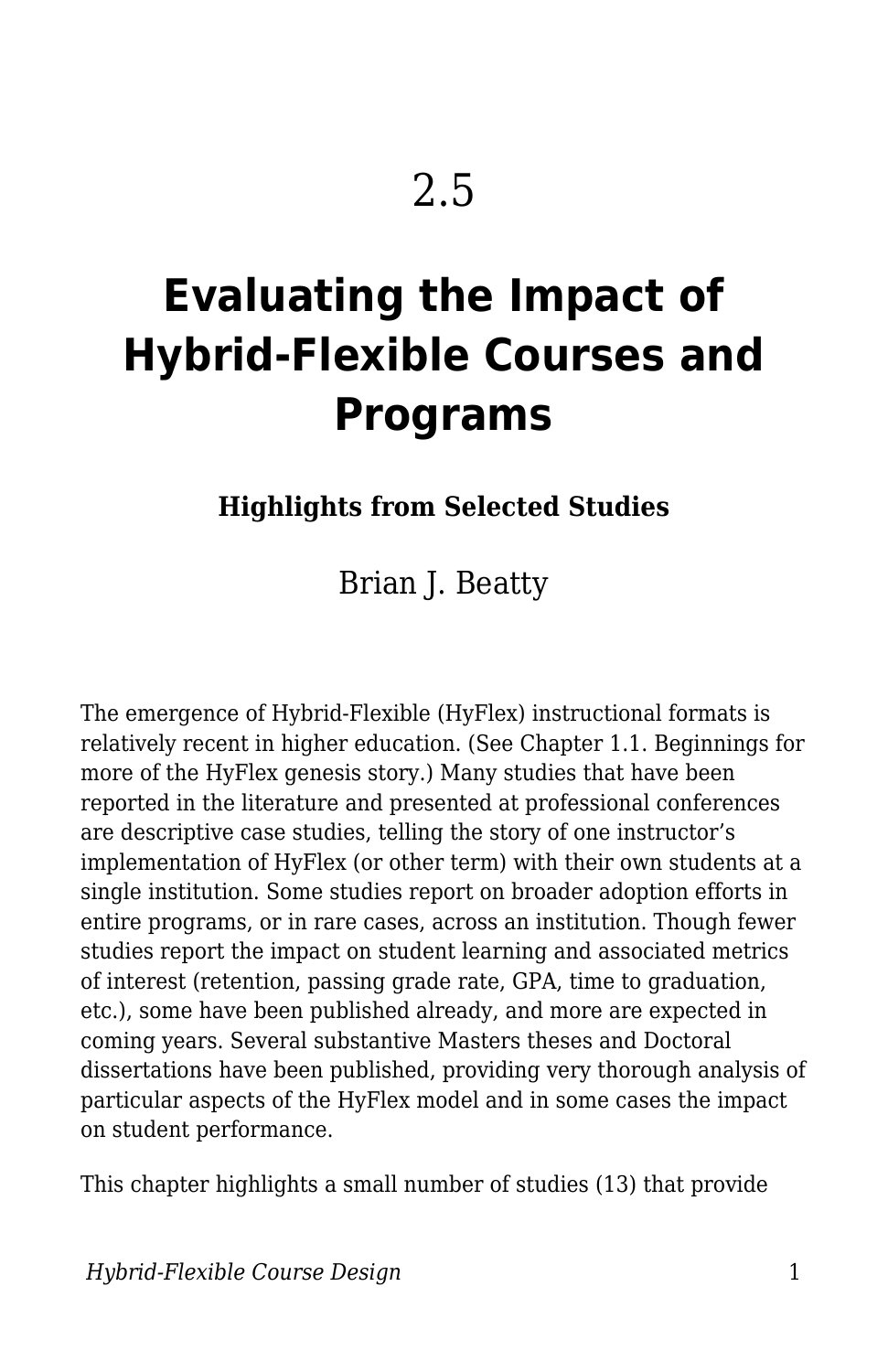partial representation of the literature that goes beyond the typical descriptive case study or limited literature review. Each study described below provides basic information: title, citation, and abstract, accompanied by a very brief discussion of relevance from my perspective. These summaries are not meant to be exhaustive, rather they are included to provide you with a general sense of what we (the instructional design and technology field) have reported and to provide you with a literature trail that should be easy to follow.

To supplement the literature summaries in this chapter, in this book's appendices I've included a more substantial and dynamic bibliography of the academic research associated with Hybrid-Flexible design, including some articles associated with closely-related designs. This bibliography should help you find the articles, chapters, or larger works that interest you, and then find them in your institution's library databases or online. Most are available in electronic format through standard online sources. (See Appendix A. Bibliography of Hybrid-Flexible Literature (using various terms).)

Lastly, if you know of other work that should be included here, please use the comment area below this chapter (on the edtechbooks.org/hyflex site) or contact me by other means.

### **2007: Student Participation in Small Graduate Seminar Classes**

Title: Hybrid Classes with Flexible Participation Options – If you build it, how will they come?

Beatty, B. (2007, October). Hybrid Classes with Flexible Participation Options – If you build it, how will they come? *Proceedings of the Association for Educational Communication and Technology International Conference*, Anaheim, CA.

*Hybrid-Flexible Course Design* 2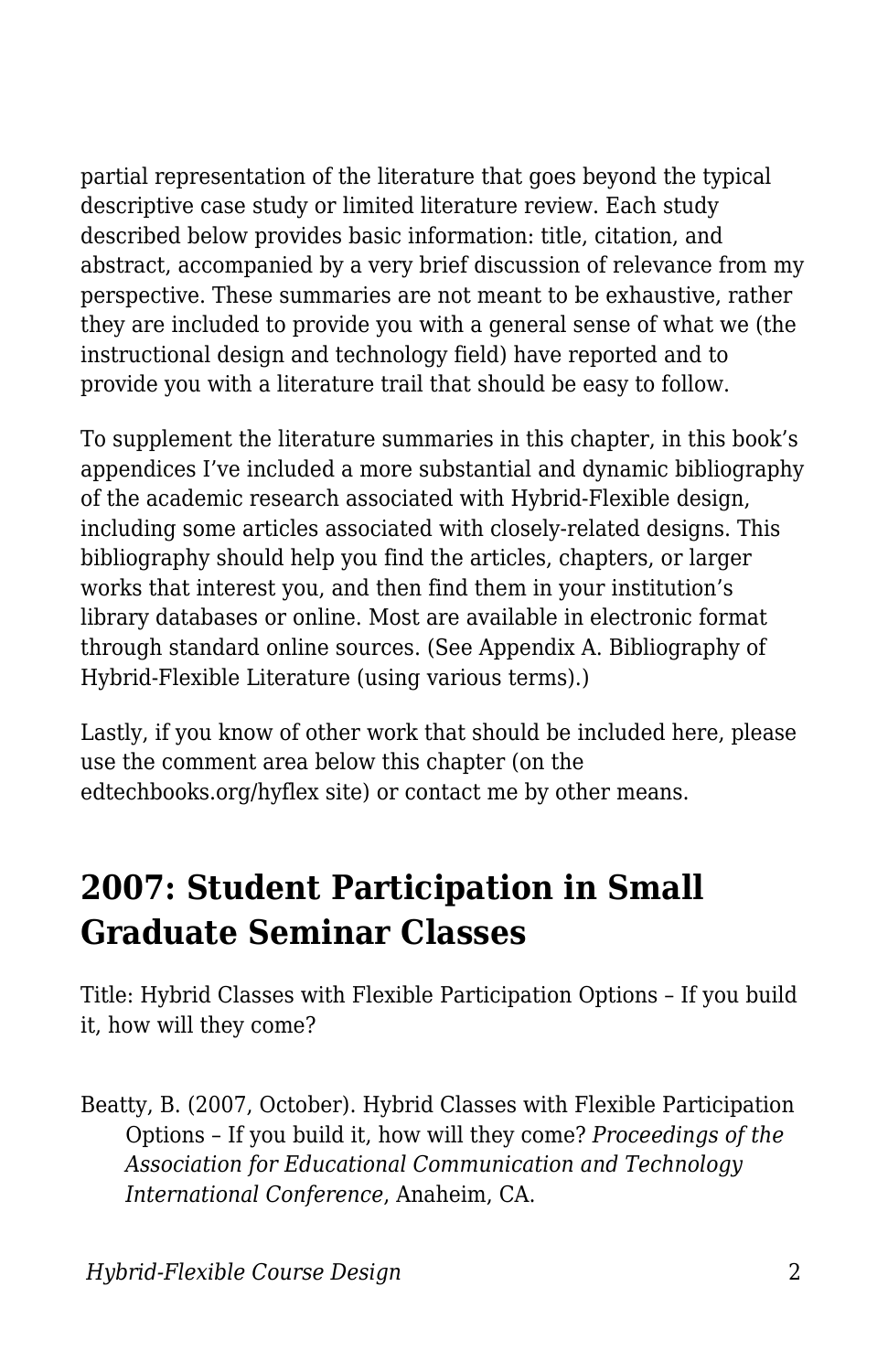#### **Abstract**

This presentation reports on the participation patterns observed in four graduate courses offered at a large, urban, public university in 2006-2007. All courses were taught by the same instructor. This instructor has been using hybrid teaching methods for more than a decade at several levels of public education, and recently developed a hybrid course design encouraging flexible student participation patterns – the HyFlex course. All students in this study were enrolled in a graduate program in Instructional Technologies leading to a Master of Arts degree. In each course, a mix of face-to-face and online students used a course website (hosted in an open source Learning Management System) to share files, access course information, review past class discussions in various formats, and engage in occasional topical discussions. In addition, online students had the option to participate in live online sessions using a synchronous web conferencing tool. All students were invited to participate either in face-to-face sessions or through online activities in any given week of the semester, depending on their needs and desires. Student participation mode (in-class or online) did vary considerably from week to week in each course. Most students reported that they valued in-class activities and static website resources more than synchronous online sessions or multimedia archives of synchronous (in-class or online) activities. Students felt a strong connection to the course instructor, and most students reported that they met or exceeded their learning expectations. The paper includes a sample of student comments regarding the HyFlex course experience, with a link to raw (aggregate) survey data (Beatty, 2007).

#### **Relevance**

This study was the first to report the results from a HyFlex course implementation (using the HyFlex term specifically) and focused on one of the most important aspects of HyFlex, understanding student participation patterns when students have legitimate choices among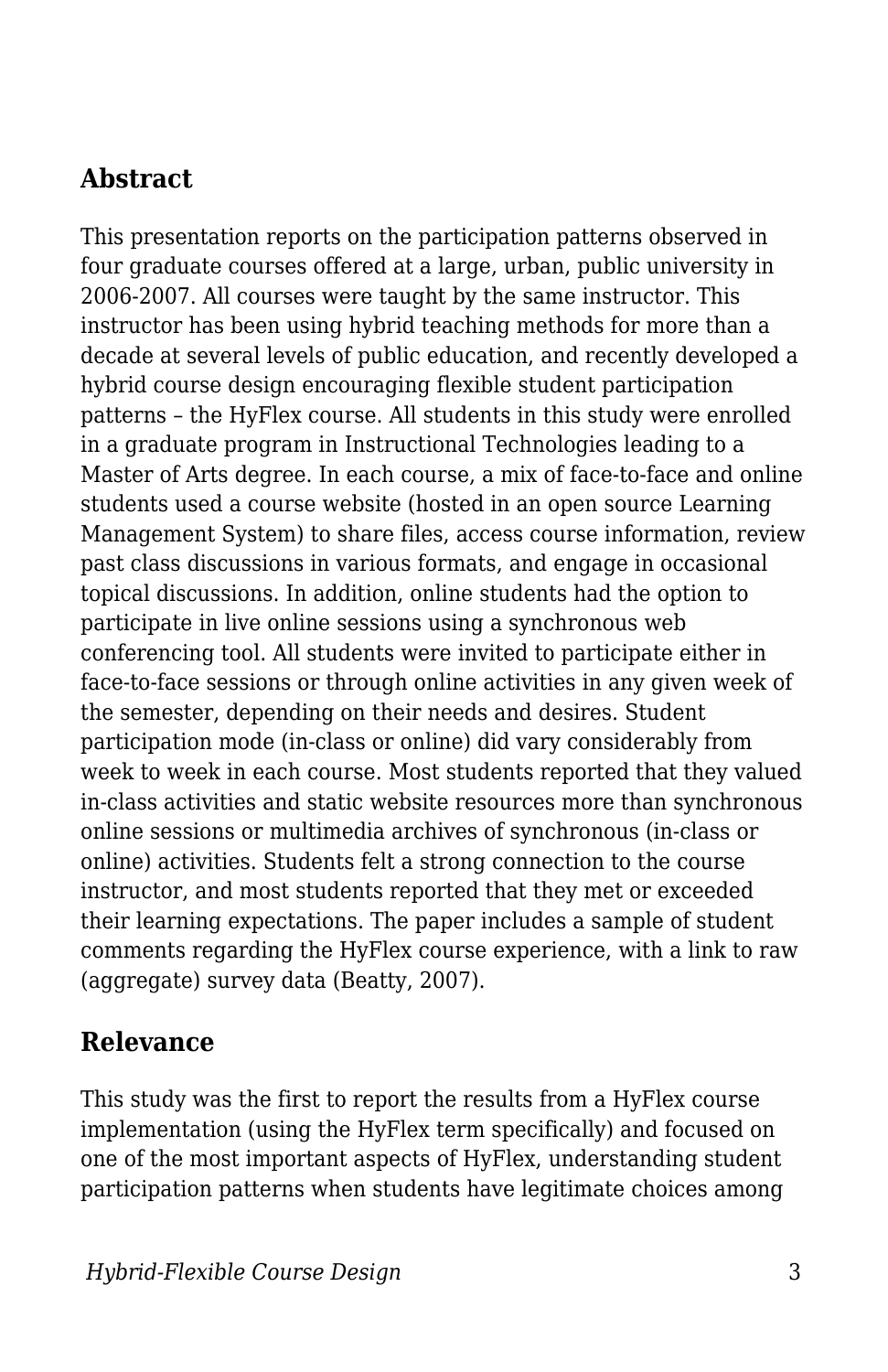classroom, fully online, and any hybrid mix of the two. Limited to relatively small graduate seminars (average  $N=11$ ), the overall participation pattern is reported to be approximately 60% classroom, 30% online (all asynchronous for this study) and about 10% nonattendance. A major challenge reported in these classes was having very few students – on average – participating in online asynchronous discussions from week to week, potentially limiting the effectiveness of this instructional activity in supporting deep learning. The study also reports the results of a student survey administered at the end of the class, but doesn't break down survey results by participation group in any way. The anecdotal comments of students from the survey provide a range of opinions about the students' HyFlex experience, identifying both strengths and weaknesses of the course design from their own perspectives.

# **2012: Managing Change: Implementing a Hybrid-Flexible type model in an institution**

Title: Beyond Blended Learning: A case study of institutional change at an Australian university.

Taylor, J. A., and Newton, D. (2012). Beyond Blended Learning: A case study of institutional change at an Australian university. *Internet and Higher Education 18*(2013) pp. 54-60.

#### **Abstract**

Higher education institutions that teach both on-campus and at a distance are challenged to provide all students with equitable access to learning. While the concept of blending or converging learning environments supported by technology and Internet use is common in Australian universities, institution wide implementation is rarer. This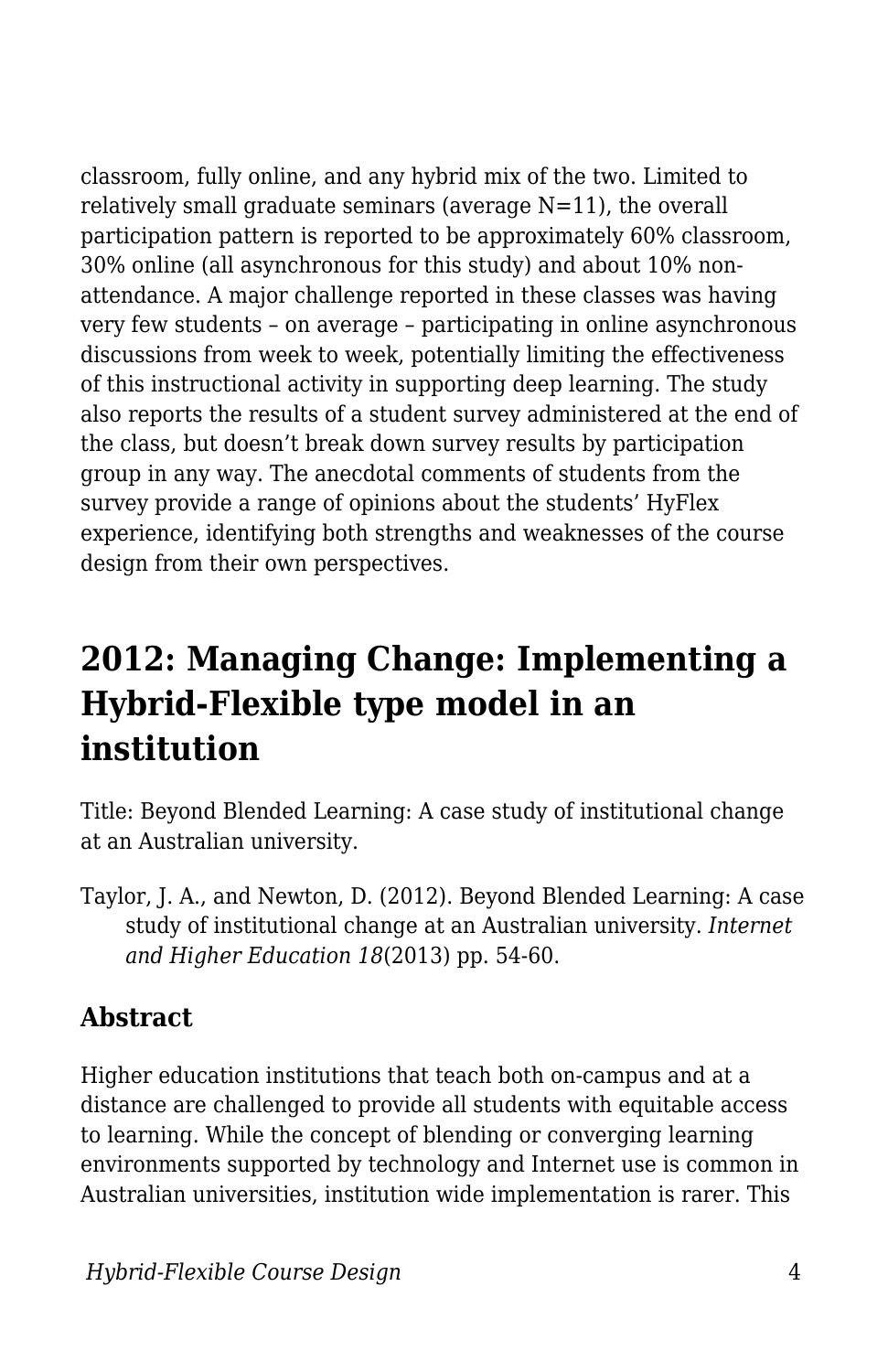paper provides a case study of an Australian regional university that investigated institutional processes and teaching and learning approaches that would facilitate diverse students' equitable access to learning. This investigation identified facilitators and barriers to systemic implementation of blended learning. It was found that as teaching and learning environments are socially dynamic, strategic institutional change will only happen if there is a shared vision and energy that touches all parts of an organisation (Taylor & Newton, 2012).

#### **Relevance**

Though there are many case studies of Hybrid-Flexible type implementations in the literature, this study is unique in its primary focus on the institutional change aspects of a broad, multi-year implementation at a large public university. Using the term "converged learning" to label their approach to providing both online and classroom participation options for students, the authors tell the story of Southern Cross University's journey from offering traditional online, classroom and blended courses towards teaching in a single, converged mode that combines all three formats into a single, newly defined mode. A special focus on the change process will be interesting to administrators and others interested in guiding an institution toward and through a major change effort associated with implementing a Hybrid-Flexible approach (by any name). The Converged Delivery implementation framework provides a high-level view of an institutional approach that would work at many institutions, if there were interest and capacity for substantial pedagogical change.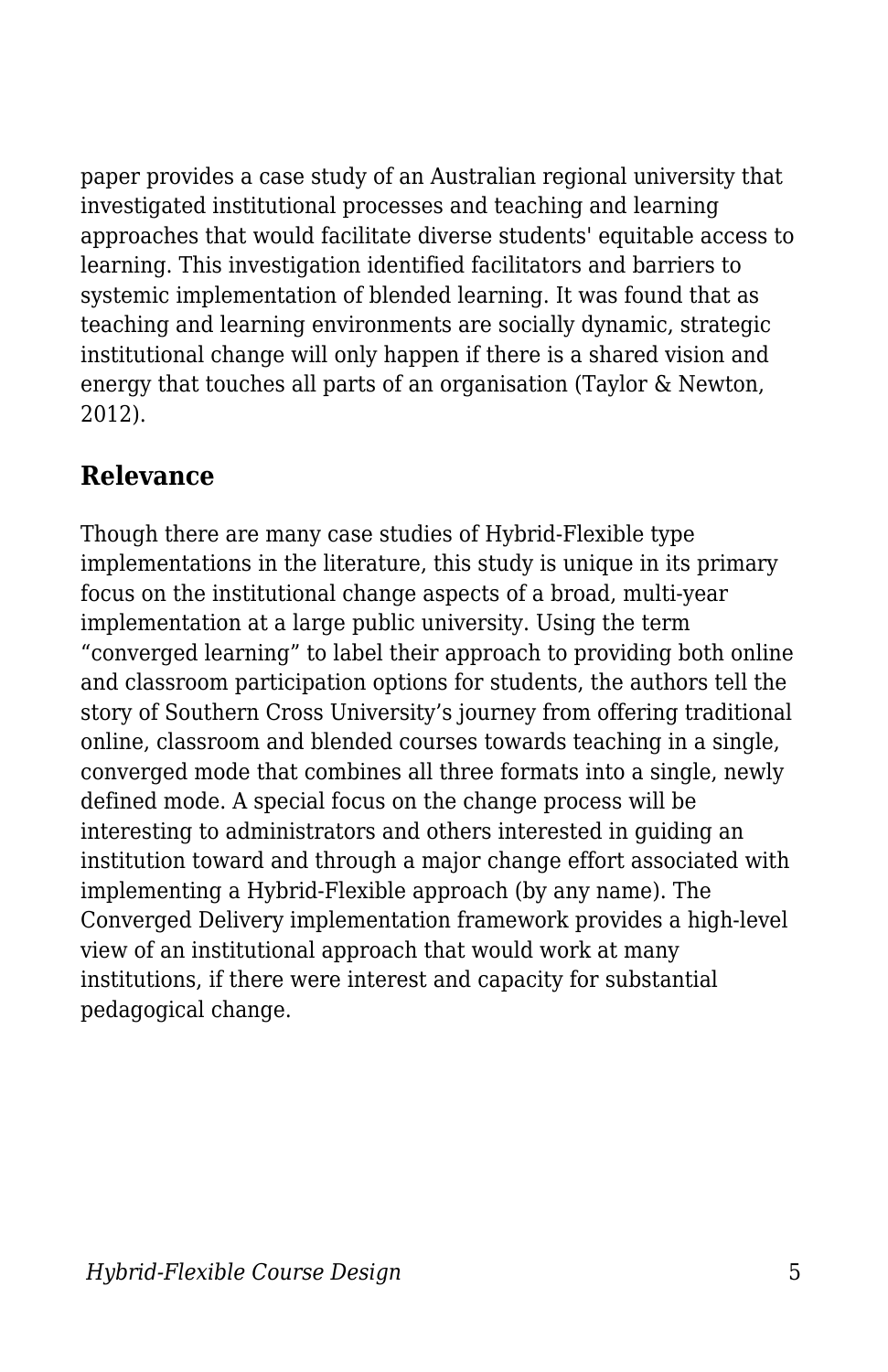# **2013: Student Performance in a Large Undergraduate Statistics Course**

Title: Student Choice, Instructor Flexibility: Moving Beyond the Blended Instructional Model

Miller, J., Risser, M. & Griffiths, R. (2013). Student Choice, Instructor Flexibility: Moving Beyond the Blended Instructional Model. Issues and Trends in Educational Technology, 1(1), 8-24. University of Arizona Libraries. Retrieved July 5, 2019 from [https://edtechbooks.org/-MkvN](https://www.learntechlib.org/p/129818/).

#### **Abstract**

Due to the rapid increase in online course enrollments, online and blended education receives much research attention. However, a paucity of research exists for the Hybrid-Flexible (HyFlex) instructional model. This model allows students flexibility about how to participate in lecture and is geared toward providing students with educational choices and incorporating instructional technologies that mirror the personal technologies students use every day. This article outlines the development and testing of a modified HyFlex instructional model specifically designed for large, on-campus courses where students had three attendance mode choices (live online, faceto-face, or view a recorded session). To support curricular goals, the instructor implemented technology affording live lecture streaming, polling, and backchannel communication with negligible cost to students and little cost to the department. Highlighted results indicate the modified HyFlex instructional model had no negative impact on student performance in the class, both in overall learning and on individual grades. Furthermore, students greatly enjoyed the educational choices and overwhelmingly reported the incorporation of technology increased their participation in class and comprehension of course content. The authors discuss the findings, address study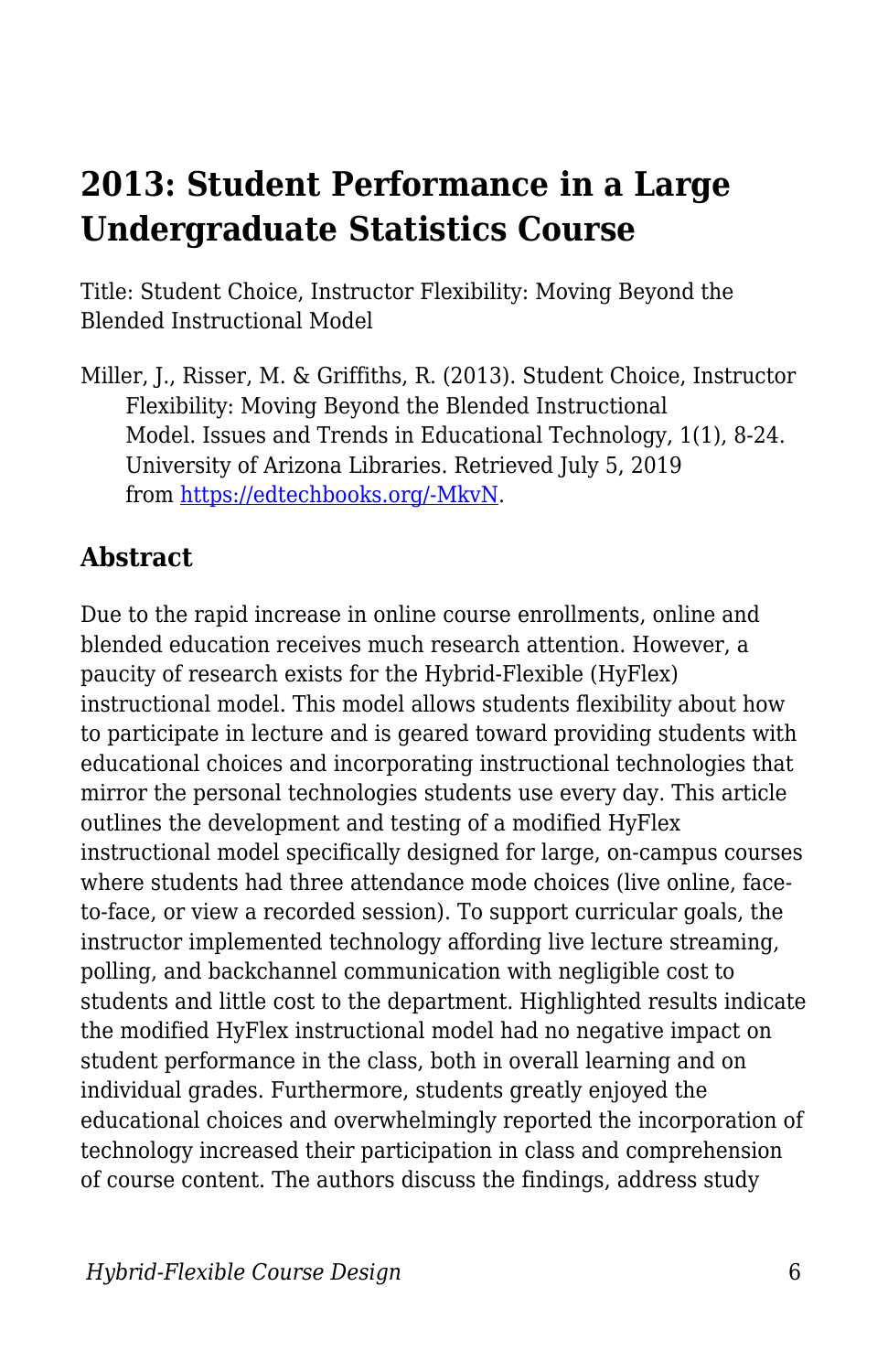limitations, and offer suggestions for future HyFlex research (Miller, Risser, & Griffiths, 2013).

#### **Relevance**

This study investigated the use of HyFlex in a large  $(N=161)$ undergraduate statistics course, comparing student performance in one section of the course delivered using a localized HyFlex approach to student performance in two others sections of the same course, similar in all aspects except for the instructor. This study details the use of several instructional technologies designed to increase student engagement in the live (classroom and online) participation modes. Three goals described by the authors include (1) provide students with attendance options, (2) serve more students with less space, and (3) standardize student experience across all participation modes. The study clearly reports the HyFlex design implemented by the research team, and explains the research conducted with useful detail. The main findings of "no significant difference" in student performance among those using different participation modes supported their decision to offer the HyFlex section to increase student flexibility in terms of accessing learning without sacrificing academic achievement or rigor. This study also reports student self-reported satisfaction scores on the use of various technologies, the overall course design, and includes a description of anecdotal evidence gathered through student focus groups. The authors explain several shortcomings they experienced, including technical challenges and problems relying on student self-reports of participation. However, based on substantially positive feedback from students and the evidence that academic achievement was not lessened, the authors conclude that the HyFlex approach is a very promising design to serve students better, especially in large undergraduate courses.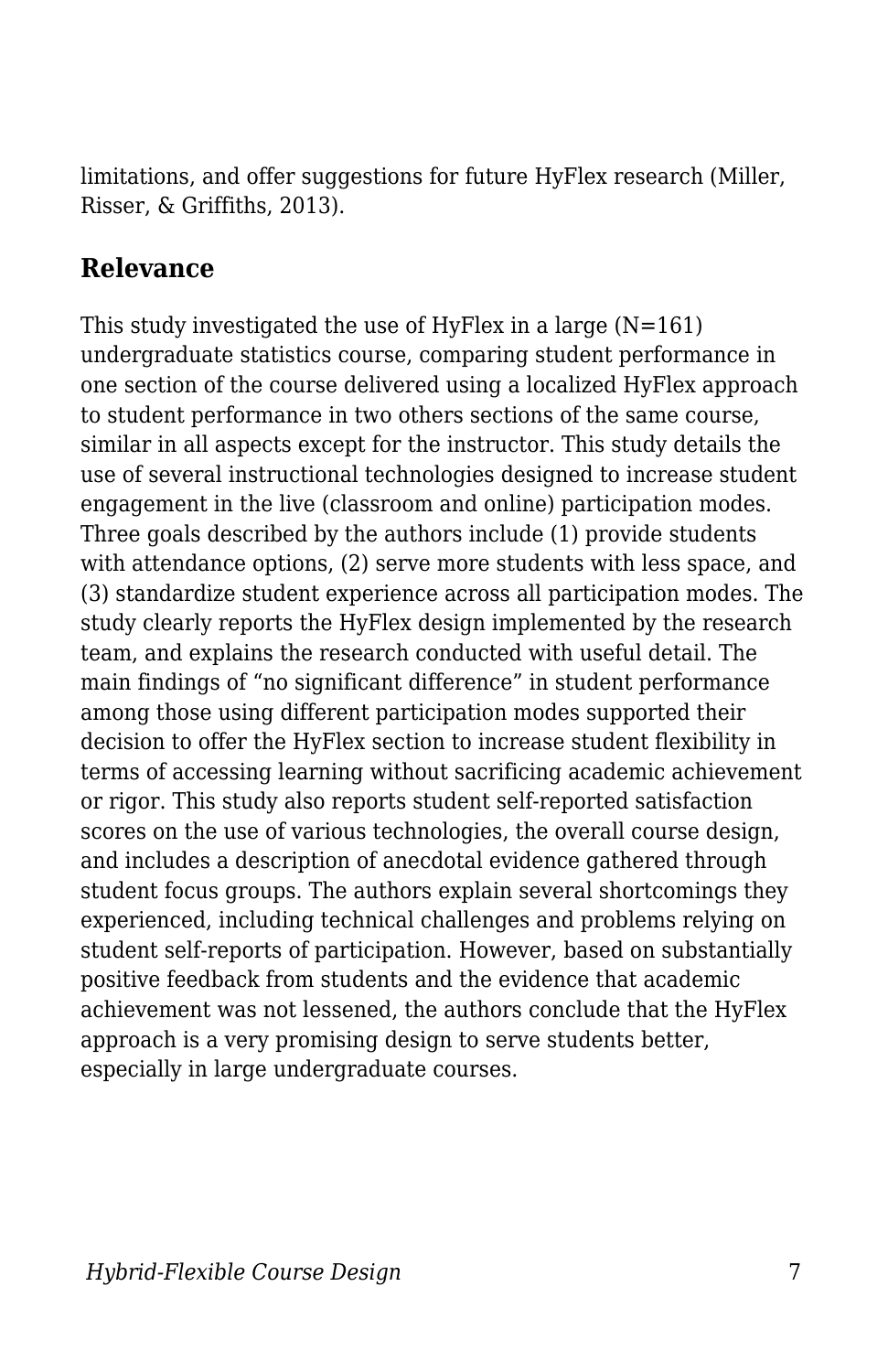### **2014: Student Performance in a Large Undergraduate Business Course**

Title: Academic Students' Satisfaction and Learning Outcomes in a HyFlex Course: Do Delivery Modes Matter?

Lakhal, S., Khechine, H. & Pascot, D. (2014). Academic Students' Satisfaction and Learning Outcomes in a HyFlex Course: Do Delivery Modes Matter?. In T. Bastiaens (Ed.), Proceedings of World Conference on E-Learning (pp. 1075-1083). New Orleans, LA, USA: Association for the Advancement of Computing in Education (AACE). Retrieved July 5, 2019 from [https://edtechbooks.org/-ysYq](https://www.learntechlib.org/primary/p/148994/).

#### **Abstract**

The Hybrid-Flexible (HyFlex) design model is a course design model that combines Hybrid learning in a Flexible way, such that students can either attend face-to-face class sessions, participate online or do both (i.e. alternate between face-to-face mode and online mode), according to their needs and availability, without learning deficits. Student satisfaction and learning outcomes (i.e. academic performance) should be the same regardless of the mode they choose. The aim of this study is to address these issues. A total of 376 students enrolled in a HyFlex information systems course responded to an online questionnaire. One-way ANOVA tests results revealed that no significant differences were found between students who chose different delivery modes on satisfaction, multiple choice test, and written exam scores. However, significant differences were observed on continuous assessment scores. The discussion relates to the importance of conducting other studies on this particular design model (Lakhal, Khechine, & Pascot, 2014).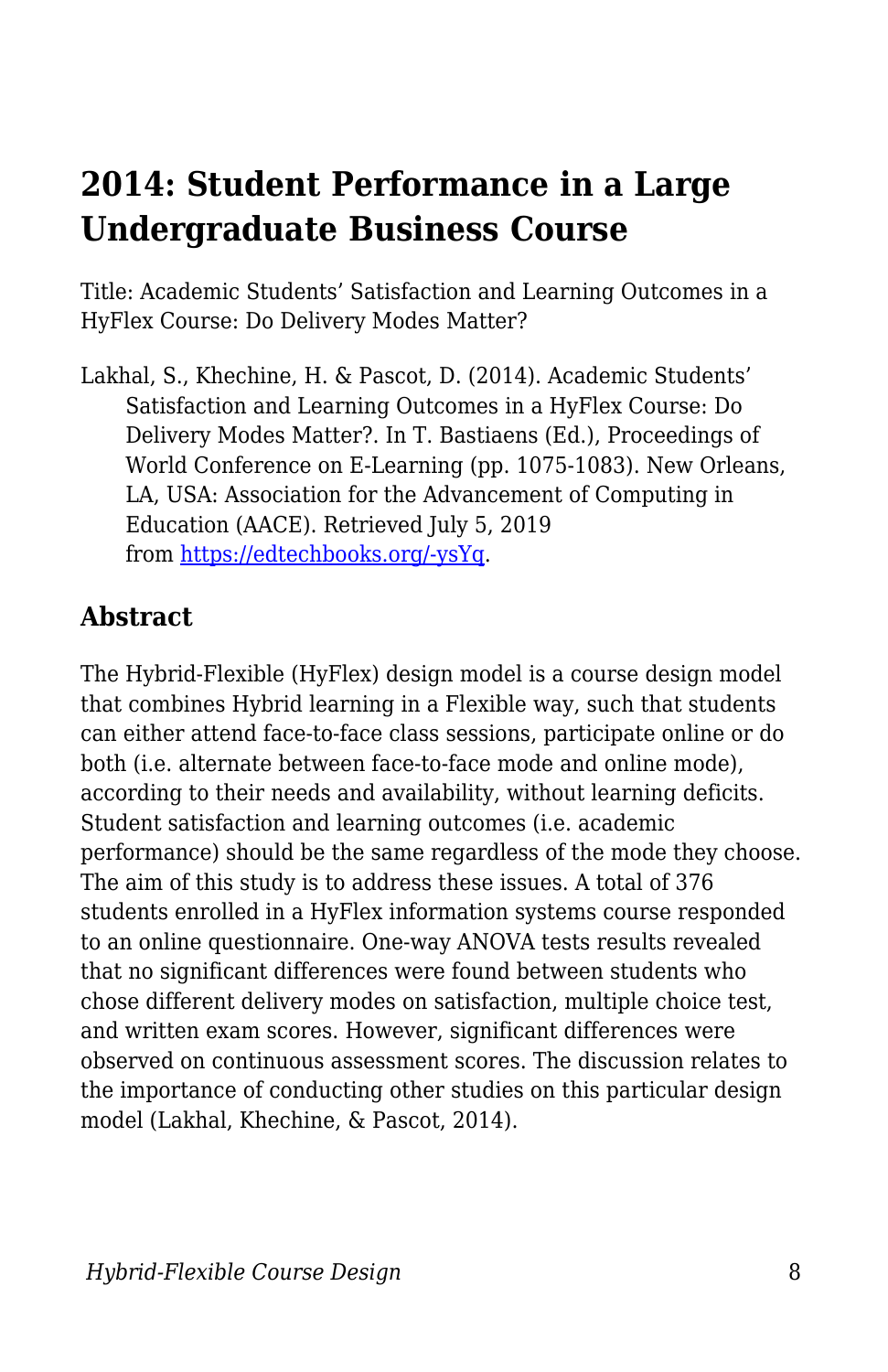#### **Relevance**

This study investigated the effectiveness of a large undergraduate HyFlex course (N=439) as measured by self-reported student satisfaction scores (measured with 15 likert-like scale survey items; N=376) and student grades on three types of graded activity: multiple-choice tests, written exams, and continuous assessment (sometimes referred to as "homework assignments"). The researchers were testing for equivalency in these measures among four student groups defined by participation pattern. A unique contribution of this study is the way student groups are defined, using standard definitions of classroom, online synchronous and online asynchronous students that all allow for a small amount of participation mode variance (20-30%) and a fourth group called "hybrid" which includes everyone else. The authors report that student's self-reported satisfaction scores among the four groups showed no significant difference except for a small difference between synchronous online students and asynchronous online students in their agreement with the statement: "I am satisfied with the ease of use of the technological equipment during the course." ((Lakhal, Khechine, & Pascot, 2014) Interestingly, the overall satisfaction score for this item on the survey was 77% in agreement, so even though there were statistically significant differences, a large majority of students agreed that they were satisfied with the technology used in the course. The authors report that there were statistically significant differences between the academic performance measure for continuous assessment (homework assignments) of online synchronous students compared to the online asynchronous students, with the online synchronous students having better scores. No data is shared about the nature of the continuous assessment approach, specific grading process, or actual scores, so this finding is interesting but may not be very actionable for other instructors or designers.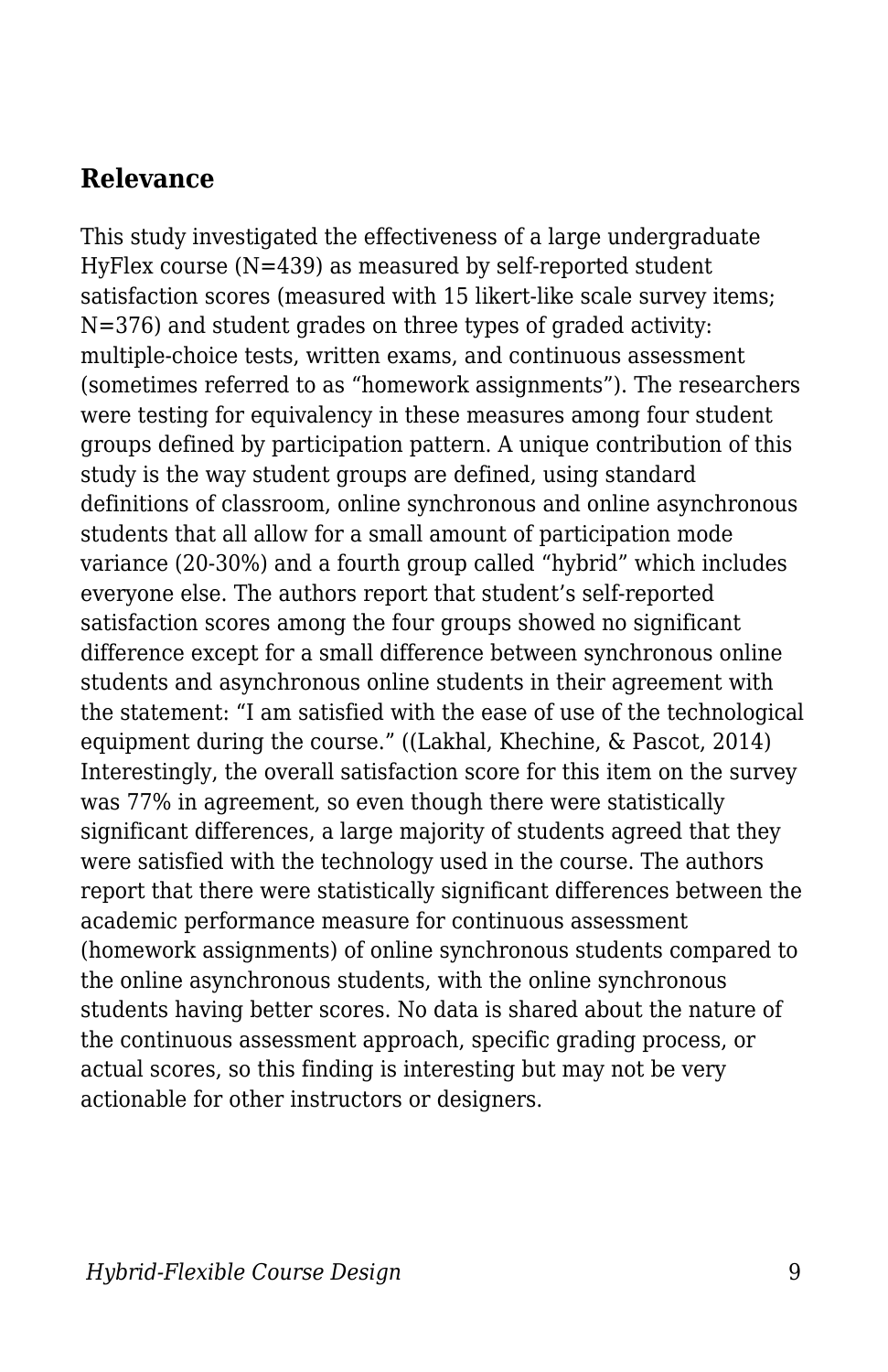### **2015: Student Performance in a Large Undergraduate STEM Class**

Title: Implementing flexible hybrid instruction in an electrical engineering course: the best of three worlds?

He, W., Gajski, D., Farkas, G., & Warschauer, M. (2015). Implementing flexible hybrid instruction in an electrical engineering course: The best of three worlds? *Computers & Education,81*, 59-68.

#### **Abstract**

This study explored a modified version of hybrid instruction, referred to as the flexible hybrid format, in a lower division electrical engineering course offered at a large public university. The objective of the study is to use longitudinal data to investigate the impact of class attendance, out-of-class study time, and motivation on student exam performance. Generalized least squares and fixed effects models were used in the analyses. It was found that class attendance was indispensable; it was associated with exam performance even when all essential course material was made available online and students generally rated the online instruction component to be of higher quality. The benefit of class attendance was then explained by the ICAP hypothesis and spaced learning practice and it was suggested that online education might be more effective in teaching relatively simpler contents. Out-of-class effort significantly predicated performance in previous weeks, but not in the final period. The harmful effect of cramming was cited to explain this phenomenon. Hence, by implication, time management might be an issue in a flexible hybrid environment. Finally, motivation was found to be a robust predicator of performance and its effect was the strongest when the course was at its most challenging stage. Besides, the relationship between motivation and exam performance was likely to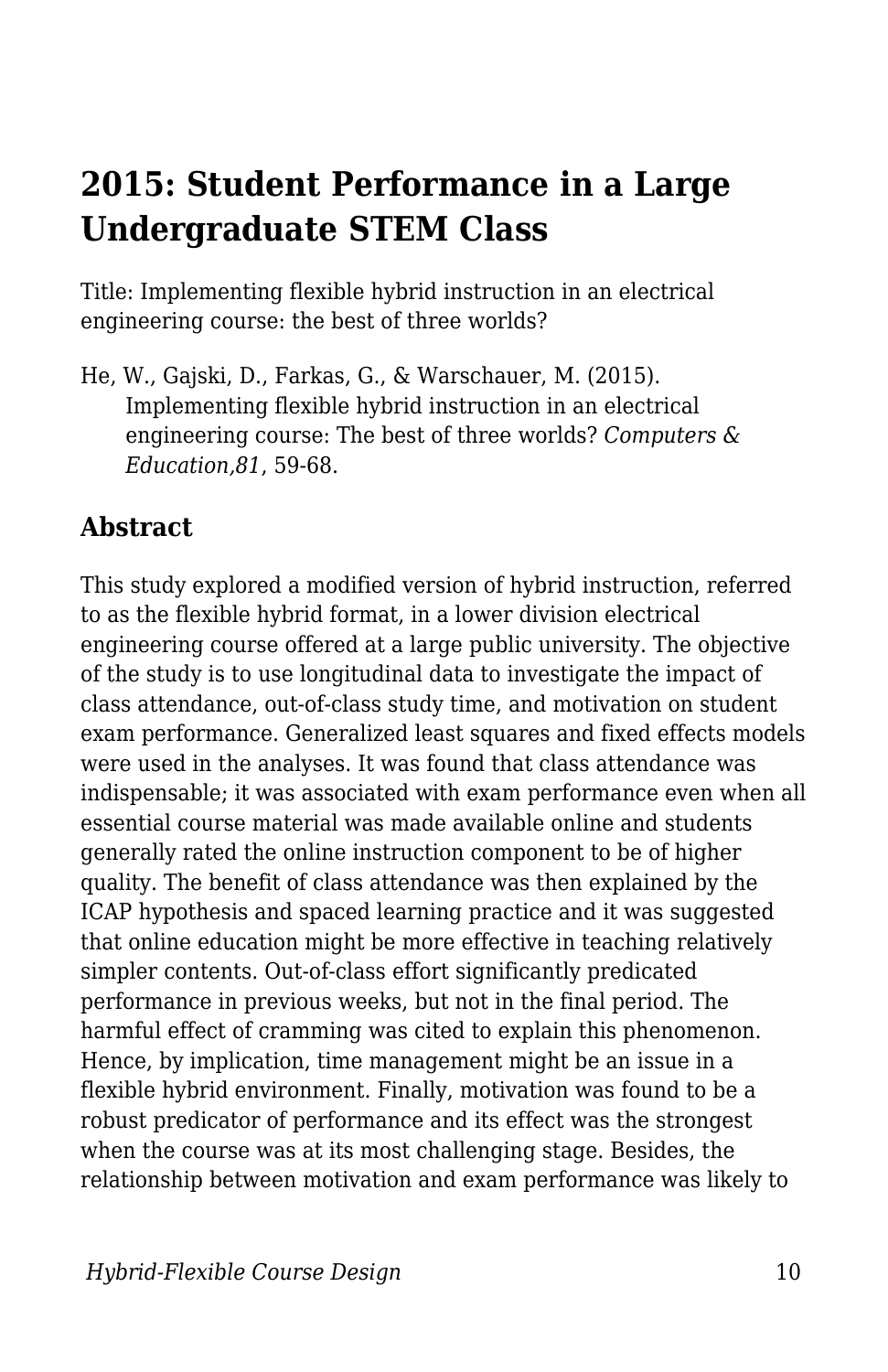be bidirectional, as higher motivation resulted in better performance, which in turn further boosted motivation. Based on current findings, directions for future research were also suggested to verify our claims and improve our implementation (He, et.al, 2014).

#### **Relevance**

This study thoroughly examined the use of hybrid-flexible course design in a large (N=159) undergraduate engineering course; participants were largely male freshman students. The authors state that their rationale for their "flexible hybrid" approach was threefold: "(a) different students have distinct learning styles and preferences, (b) mismatches between instructional styles and student performances could hurt student motivation, and (c) multiple instructional channels support this diversity and hence potentially improve student satisfaction, motivation and performance." (He, et.al, 2014, pg.60) The findings summarized in the abstract above (and fully explained in the published article) support several emphases of HyFlex design discussed in Chapter 1.4. Designing a Hybrid Flexible Course, most importantly the need for designing an engaged learning environment for all learners, especially when learning is difficult. It's not enough to leave learners on their own to watch videos, read reference materials, complete problem sets and take quizzes online. This study suggests that in-class interactive engagement among students, TA's and the instructor contributed to superior performance on the most difficult exam in the class. This could be interpreted as evidence that one of the most important challenges to HyFlex design and implementation is ensuring that online students can be (and are encouraged to be) engaged in interactive learning experiences that lead to the achievement of important learning outcomes. Especially when learning course content is difficult, and motivation to learn may be low, additional effort from instructors (and TA's when available) to engage with online students may be helpful.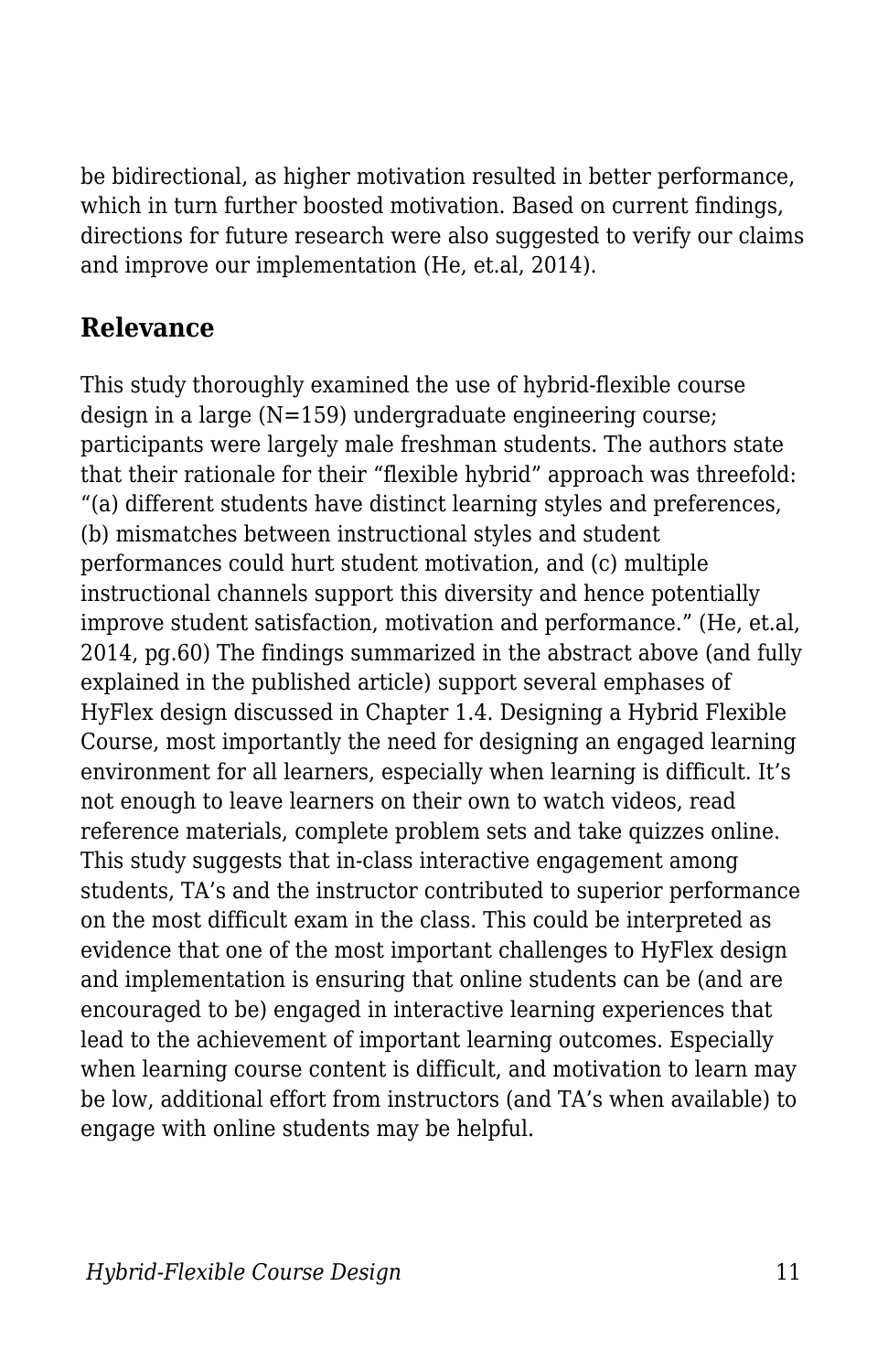# **2016: Student Performance in Quantitative Graduate MBA Courses**

Title: A blended model: simultaneously teaching a quantitative course traditionally, online, and remotely.

Lightner, C. A. & Lightner-Laws, C. A. (2016). A blended model: simultaneously teaching a quantitative course traditionally, online, and remotely. *Interactive Learning Environments, 24*:1, 224-238, DOI: [10.1080/10494820.2013.8412](https://doi.org/10.1080/10494820.2013.841262) [62](https://doi.org/10.1080/10494820.2013.841262)

#### **Abstract**

As universities seek to bolster enrollment through distance education, faculty are tasked with maintaining comparable teaching/learning standards in traditional, blended, and online courses. Research has shown that there is an achievement gap between students taking courses exclusively offered online versus those enrolled in face-to-face classes. In an effort to mitigate these observed differences, the School of Business faculty at the research institution investigated various course models to meet the needs of a diverse, non-traditional, and multifaceted student population. Ultimately, a blended course model for statistics and quantitative method courses was developed that allowed students to choose between online, remote (via interactive television), and traditional course delivery modes each week. This model is more flexible and agile than existing blended courses that have more static components. Multiple regression analysis,  $\chi^2$ , and *t*tests are used to demonstrate the efficacy of our model in maintaining student performance standards (Lightner & Lightner-Laws, 2016).

#### **Relevance**

This study examined the student success in an MBA Management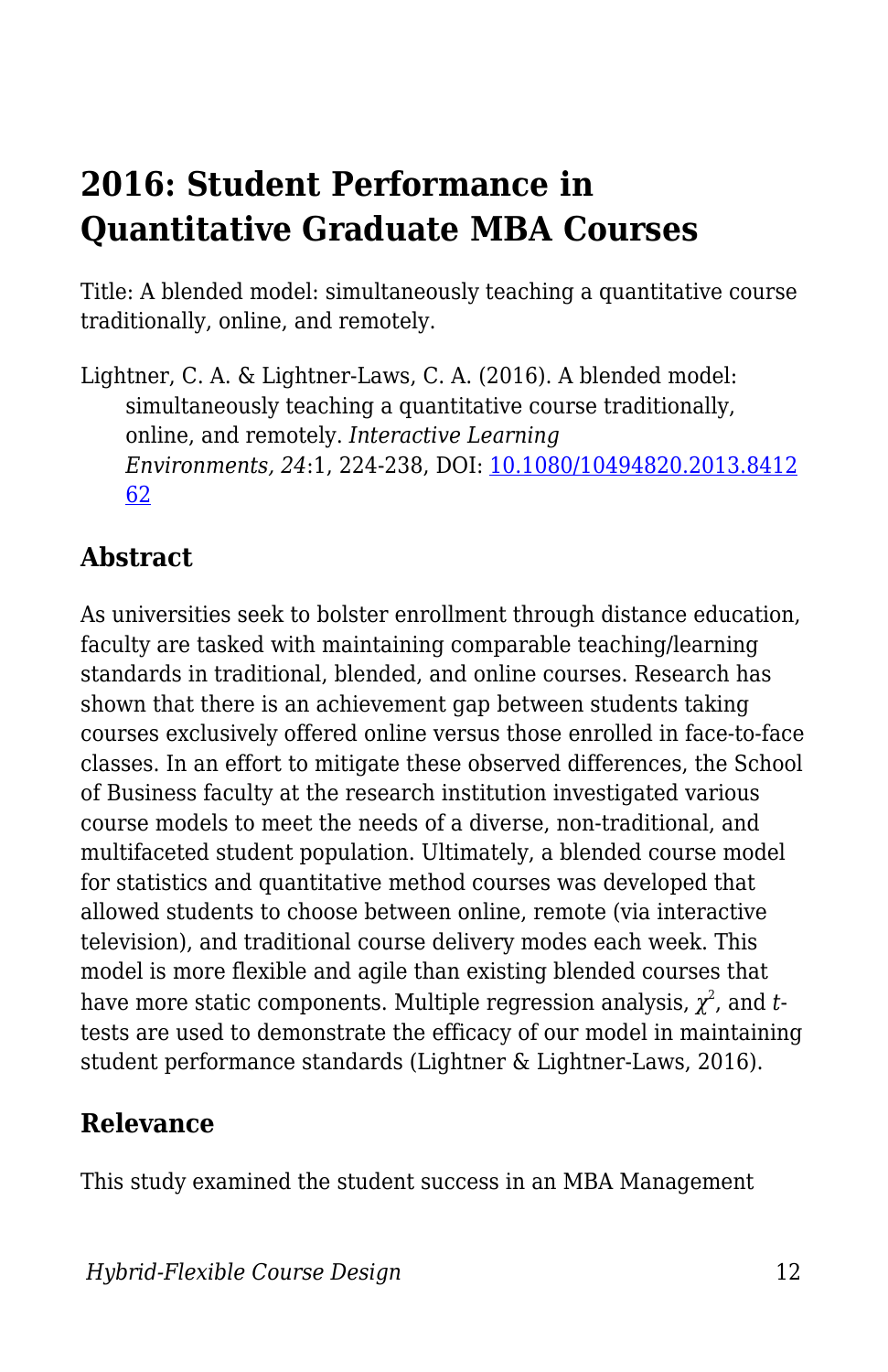Sciences and Statistics course (a difficult quantitative course) at a large public university in the U.S.; students are largely non-traditional (average age 24 years, most working full time, many fully online). The rationale for using a HyFlex-type course was to "address the needs of the university's non-traditional students, while maintaining student performance levels comparable to traditional course offerings." (Lightner & Lightner-Laws, 2016, pg. 231). In other words, the authors report wanting to support student participation in the online mode (addressing the needs of non-traditional students) and close the achievement gap between online and classroom students (maintaining comparable performance levels). The results shared in this report include student performance in a single course offered five times during the study period (N-156). The student success measures showed that as just as many student completed the course successfully as before (approximately 90%) and that the achievement gap between classroom and remote or online students was effectively eliminated. (The historical achievement gap in student pass rate was reported at approximately 9%.) In this study, the authors conclude that classroom students performed just as well as before, and remote or online students performed significantly better than before, when they were constrained to traditional single mode instructional formats.

### **2018: Student Engagement in a HyFlex Program (Master's thesis)**

Title: Multimedia Students: Engaging across platforms. An Investigation of Student Engagement in the Media and Communication Master Programme at Malmö University

Meyer zu Hörste, H., and Vanderbeke, J. (2018). *Multimedia Students: Engaging across platforms. An Investigation of Student Engagement in the Media and Communication Master*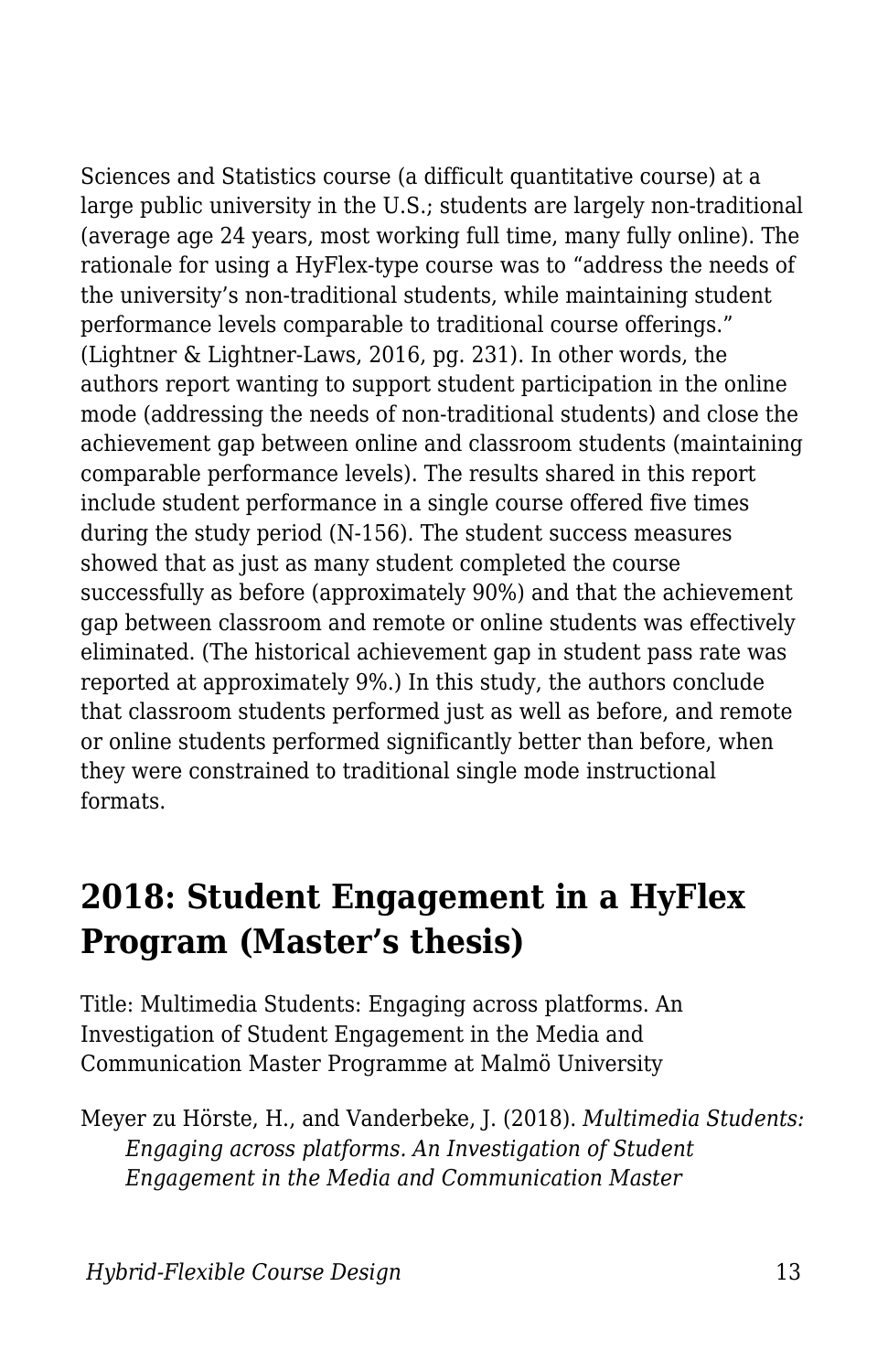*Programme at Malmö University.* Master's thesis at Malmö universitet/Kultur och samhälle (2018)

#### **Abstract**

This thesis investigates student engagement in the Media and Communication Programme at Malm $\tilde{A}$ <sup>*I*</sup> University through the lens of audience- as well as learning theories. It has two main aims: Building a systematized theoretical framework to distinguish different nuances of audience activity in a cross-mediatic learning environment, and exploring factors influencing student engagement in our Media and Communication Master Programme (MCS). Constructivist Grounded Theory (Charmaz 2006) with a multi-method approach for data collection is applied to gather rich data and analyse it accordingly through coding processes and constant comparison. Following social constructivism, it argues that each student, actively constructing knowledge, has her own subjective learning preference. This thesis takes a non- normative stand on the subject.

A matrix of audience activity, grounded in audience theories and developed through the collected data, is established. In a second step this is used to illustrate the concepts participation, engagement and collaboration and then further employed to examine factors influencing student engagement. Thereby, the matrix is tested, refined and further developed. Through this approach eight states a student might be situated in while studying as well as possible barriers for student engagement were identified. Factors influencing student engagement this study found are the personal situation of the student, the access Hyflex education allows, possibilities and challenges of physical and virtual learning spaces, the interaction between teachers and students, the structure of the programme and how students are connected with each other.

By looking at student engagement in a media rich environment from an audience- as well as education-angle this thesis expands existing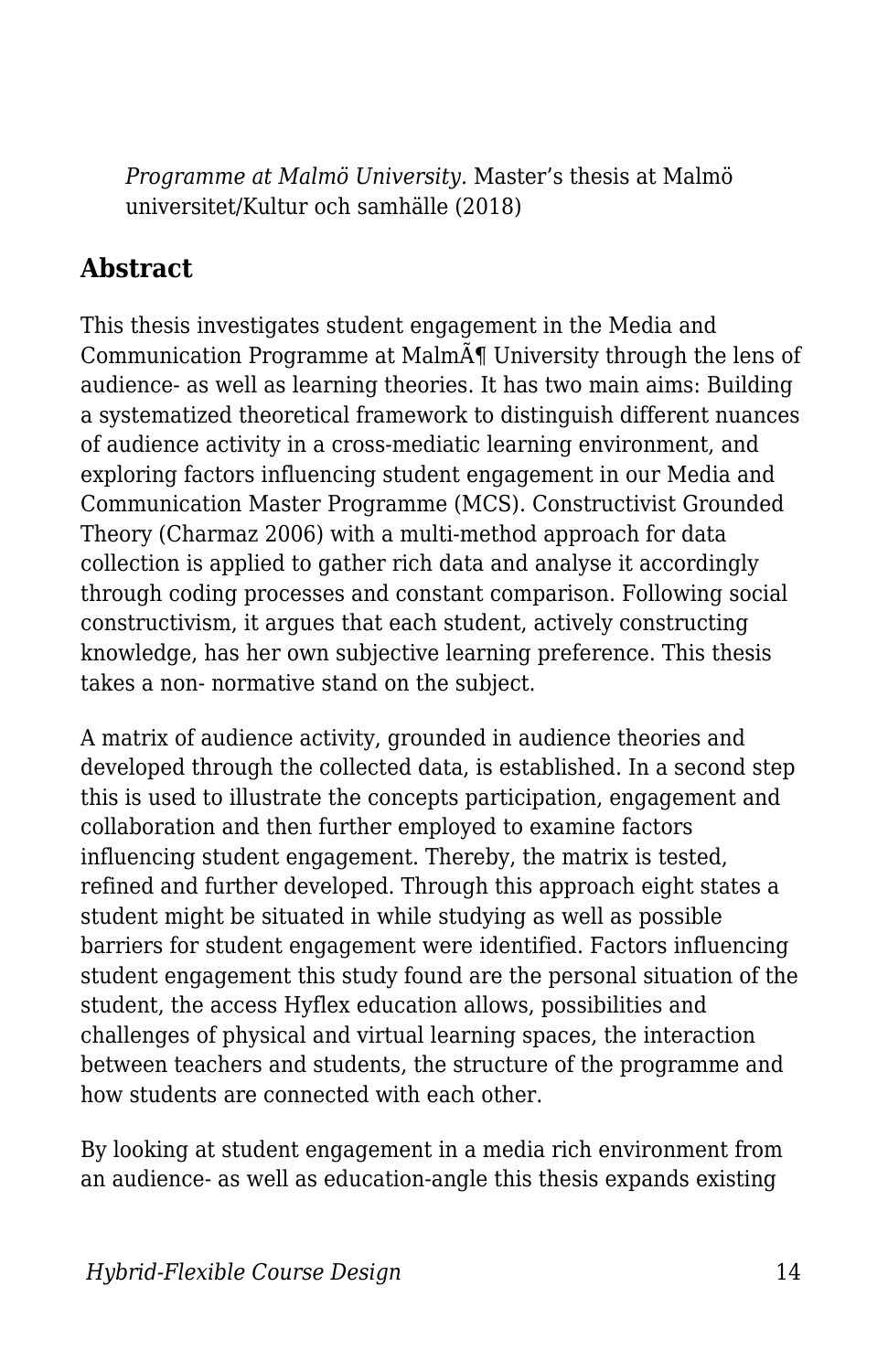research. It presents influencing factors for student engagement. More importantly the theoretical model is a useful tool to investigate different kinds of student activities and to develop educational media tools. It could also be transferred to research other audiences (Meyer zu Hörste & Vanderbeke, 2018).

#### **Relevance**

This study explores student engagement in a Hybrid-Flexible environment from not only a learning lens, but also from an audience lens, describing the course environment as "cross-mediatic", which may be the first use of that term to describe a learning environment. Readers may also enjoy reading through approximately 90 pages of interview transcripts produced during the study. The six factors affecting student engagement and eight situational learner states reveal the complexity of student experience within a Hybrid-Flexible course environment and provide a sound theoretical foundation from which to build more understanding in our field through extended research in these areas.

# **2018: Student Perceptions of Community of Inquiry (Doctoral Dissertation)**

Title: Differences in Students' Perceptions of the Community of Inquiry in a Blended Synchronous Delivery Mode

Lafortune, A. M. (2018). *Differences in Students' Perceptions of the Community of Inquiry in a Blended Synchronous Delivery Mode.* Université de Sherbrooke Dissertation.

#### **Abstract**

The blended synchronous delivery mode offers students flexibility to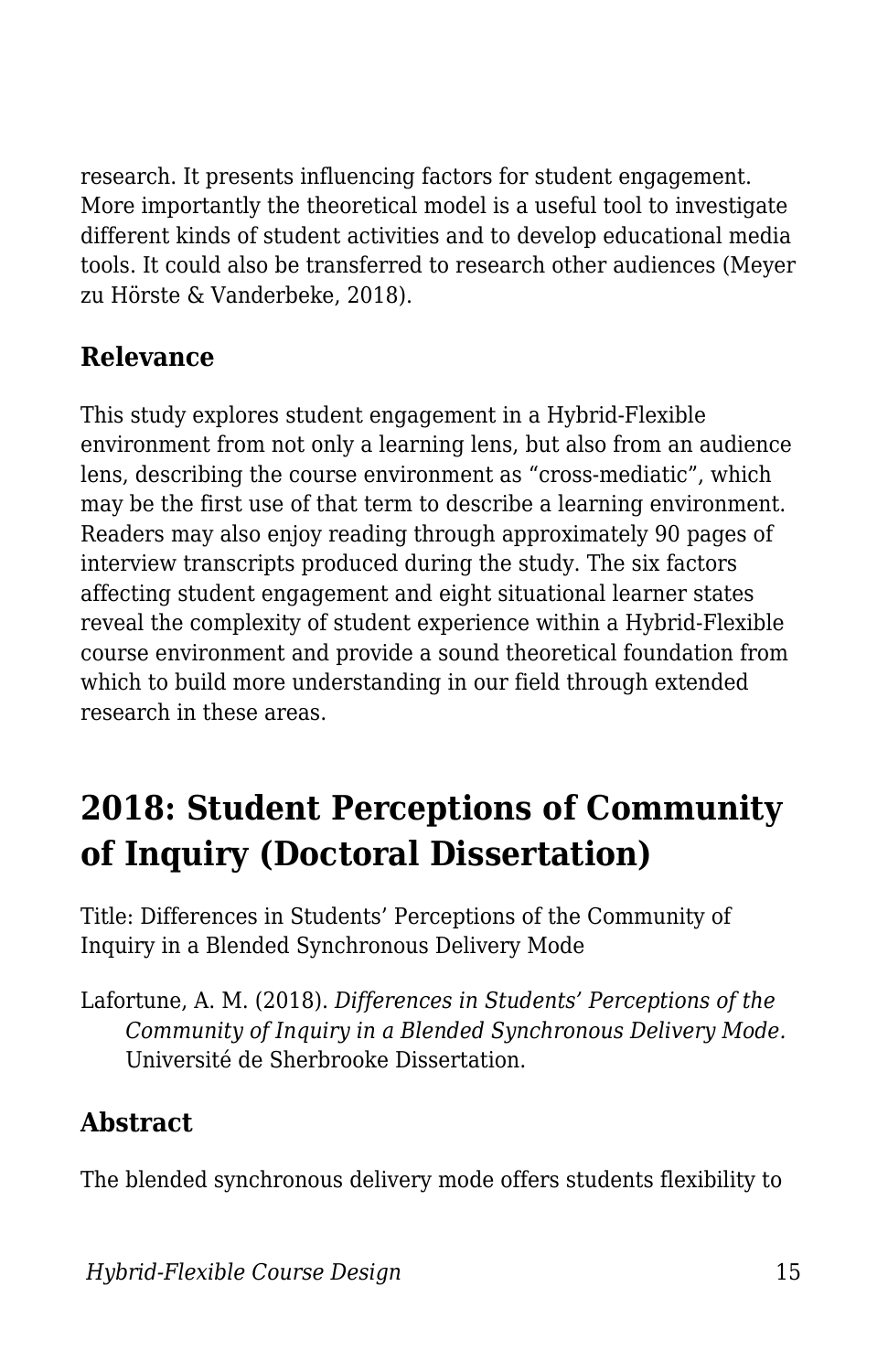access educational opportunities. In this real-time setting, the instructor is teaching in a room with face-to-face students while other students are attending from a satellite site via an online platform. Asynchronous learning activities are also taking place, usually online. In this context, just like in any delivery mode, all students should have access to equal learning opportunities; yet, studies, including this research, have found differences in face-to-face and online students' perceptions of the community of inquiry in a blended synchronous delivery mode.

The Community of Inquiry (CoI) framework was adopted as theoretical lens for this research. Developed by Garrison and Arbaugh (2007), it suggests that there are three elements essential to an educational transaction, namely the teaching presence, the social presence and the cognitive presence. Shea and Bidjerano (2010) later added a fourth presence, the learner presence. Research reveals that students who perceive all four presences to be strong are satisfied with their educational experience; however, research also shows that in a blended learning environment, there can be a difference between face-to-face and online students' perceptions of the community of inquiry. This means that both groups can have different learning opportunities.

Given that more post-secondary institutions are turning to distance education for various reasons (flexibility, access, enrolment numbers, and program diversity), it is essential to find out whether the blended synchronous delivery mode (BSDM) affects students' perceptions of the CoI. This research lays the foundation for a Master's thesis research project on students' different perceptions of the CoI in a BSDM. We examine the underlying principles of effective pedagogy, such as social constructivism and the CoI, the different distance course delivery modes available, and their advantages and challenges. The literature review on face to face (F2F) and satellite students enrolled in a non-F2F course reveals that both groups may have a different perception of the CoI presences. To verify this hypothesis, a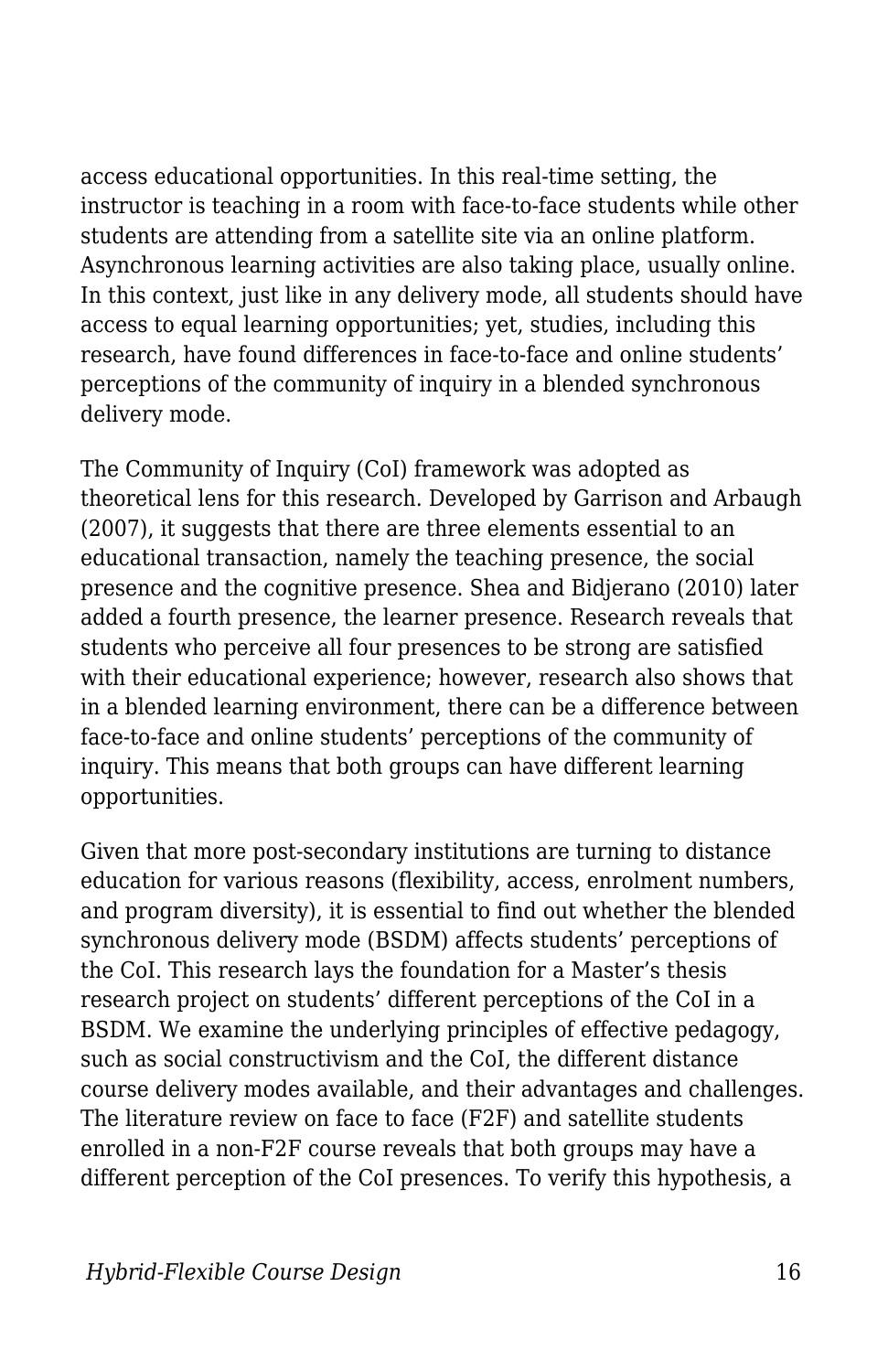study was conducted at the Cégep de la Gaspésie et des Îles (CGÎM). Over the winter 2017 semester, participants enrolled in three different courses taught in the BSDM mode in the nursing program at the CGÎM answered a questionnaire measuring their perceptions of the four CoI presences. The questions helped gather both quantitative and qualitative data for the mixed-methods study detailed in this proposal. From a total of 45 participants, 20 were attending their course in person while 25 were at a satellite site.

Using a mixed approach, this research measured and analyzed differences in face-to-face and online students' perceptions of the community of inquiry in a blended synchronous delivery mode. To measure students' perceptions of the four presences, we used a questionnaire elaborated by Garrison, Anderson and Archer (2000) and later revised by Shea and Bidjerano (2010). Four specific research questions were addressed. First, we looked at whether faceto-face and online students had a different perception of the distinctive elements of the teaching presence. Then, we looked at whether face-to-face and online students had a different perception of the distinctive elements of the social presence. Third, we looked at whether face-to-face and online students had a different perception of the distinctive elements of the cognitive presence. Finally, we looked at whether face-to-face and online students had a different perception of the distinctive elements of the learner presence. We examined both overall scores for each presence, as well as the distinctive elements of each of the four presences.

For the first research question, we found that face-to-face participants perceived a stronger teaching presence. More specifically, they felt that the instructor better communicated course topics and due dates, that they helped them learn and provided helpful feedback. No statistical difference was found for the second research question. Our third research question revealed that face-to-face students felt more motivated to explore content-related topics than the online students, while students at the satellite site found that online discussions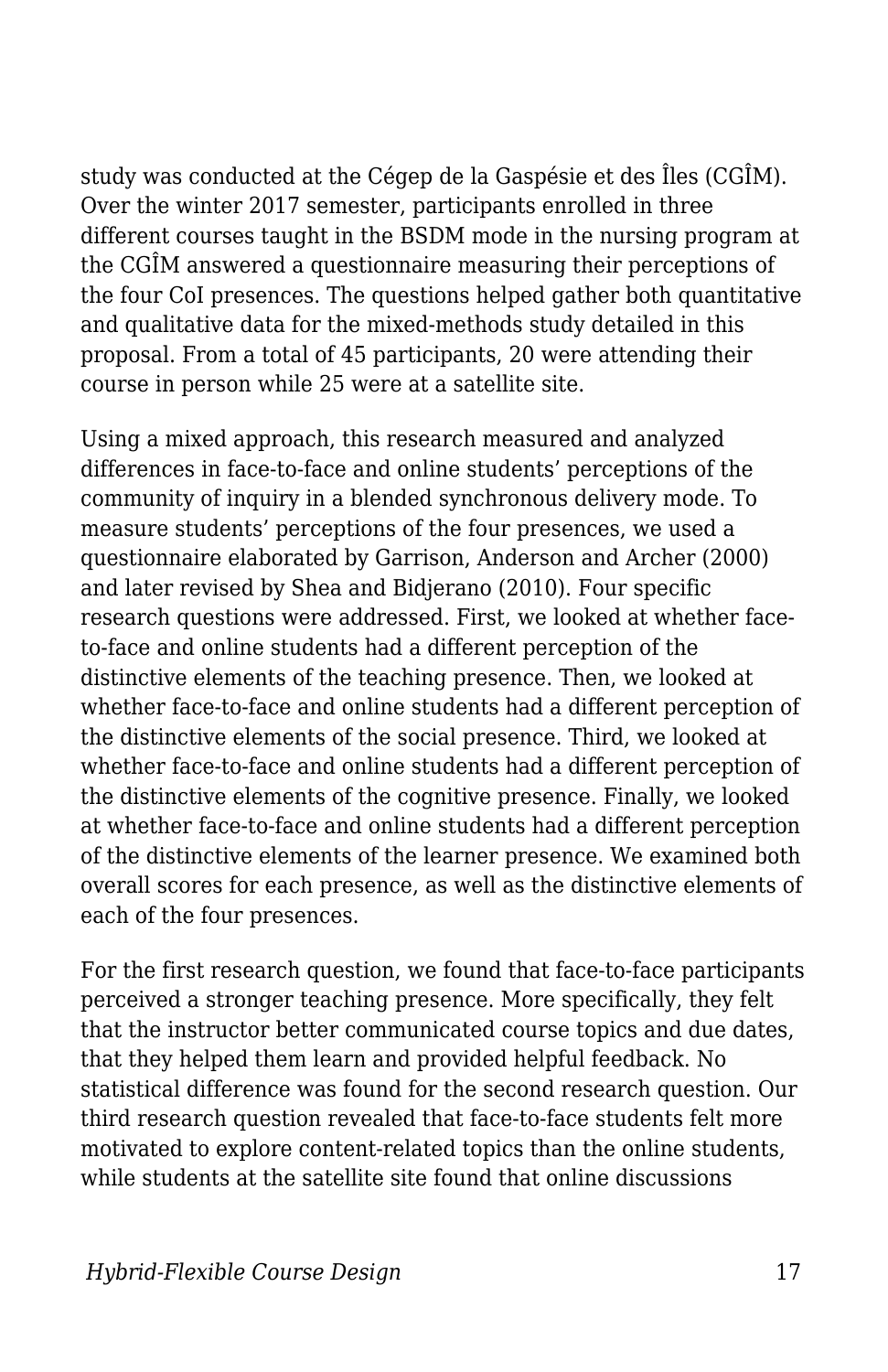helped them appreciate different perspectives more than face-to-face students did. The fourth research question revealed that face-to-face students know how to evaluate the quality of their work, are aware of their strengths as well as weaknesses in a learning context, and take the time to review the material related to the work to be done - more than online students do.

The results of this research suggest that in a blended synchronous delivery mode, face-to-face and students at a satellite site can have different perceptions of the four presences. This means that this type of delivery mode does not necessarily offer both groups equal learning opportunities. The teachers' and students' comments provide rich insight on why this may be. More work should be done on the relationship between this delivery mode and the community of inquiry. Further research may examine the emotional presence, and the relationship between the Cognitive Load Theory and the blended synchronous delivery mode. Finally, the questionnaire based on the Community of Inquiry framework elaborated in Garrison et al. (2000) and later revised by Shea and Bidjerano (2010) could be used in professional development; for example, in instances of teacher training (Lafortune, 2018).

#### **Relevance**

The abstract above summaries the major findings presented in this study. Perhaps the greatest relevance to those considering or implementing HyFlex courses in the blended synchronous format (aka. BSDM) is the in-depth look at design factor designed to support the establishment of an effective community of inquiry in the learning setting (course). Many of the design elements reported were effective, but additional suggestions for further design enhancement are also provided.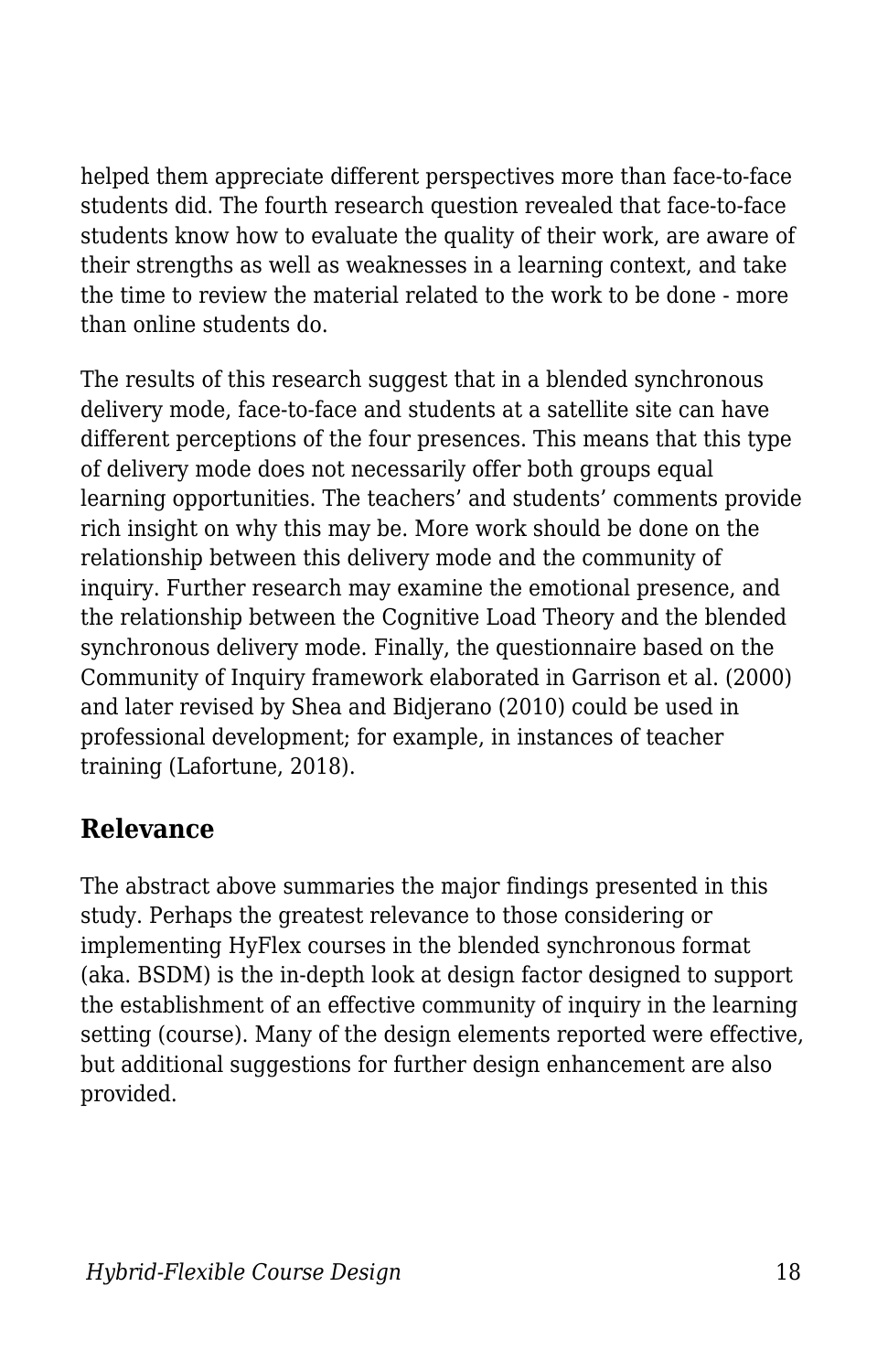# **2015: First Generation Students in HyFlex Courses (Doctoral Dissertation)**

Title: A Quantitative Inquiry into First Generation Students' Readiness for Distance Education.

Love, S. (2015). *A Quantitative Inquiry into First Generation Students' Readiness for Distance Education*. n.p.: ProQuest Dissertations Publishing.

#### **Abstract**

First Generation Students (FGS) enrollment in post-secondary universities and colleges has increased. Many of the First Generation Students also enroll in distance education courses because of the flexibility and conveniences distance education courses provide. But are FGS ready to take distance education courses? Do FGS have the same level of non-cognitive skills and attributes as their Non-First Generation Student counterparts? This quantitative study sought to examine FGS student readiness for distance learning courses. Based on the results, recommendations for Administrators, Faculty and instructional designers were provided (Love, 2015).

#### **Relevance**

This study attempts to answer three questions in the general context of online and/or hybrid courses, including the specific context of HyFlex courses (N courses  $= 903$ ). The primary measure used to assess student readiness was the SmarterMeasure™ student readiness indicator.

The three research questions are:

1. How do First Generation Students (FGS) and non-FGS differ in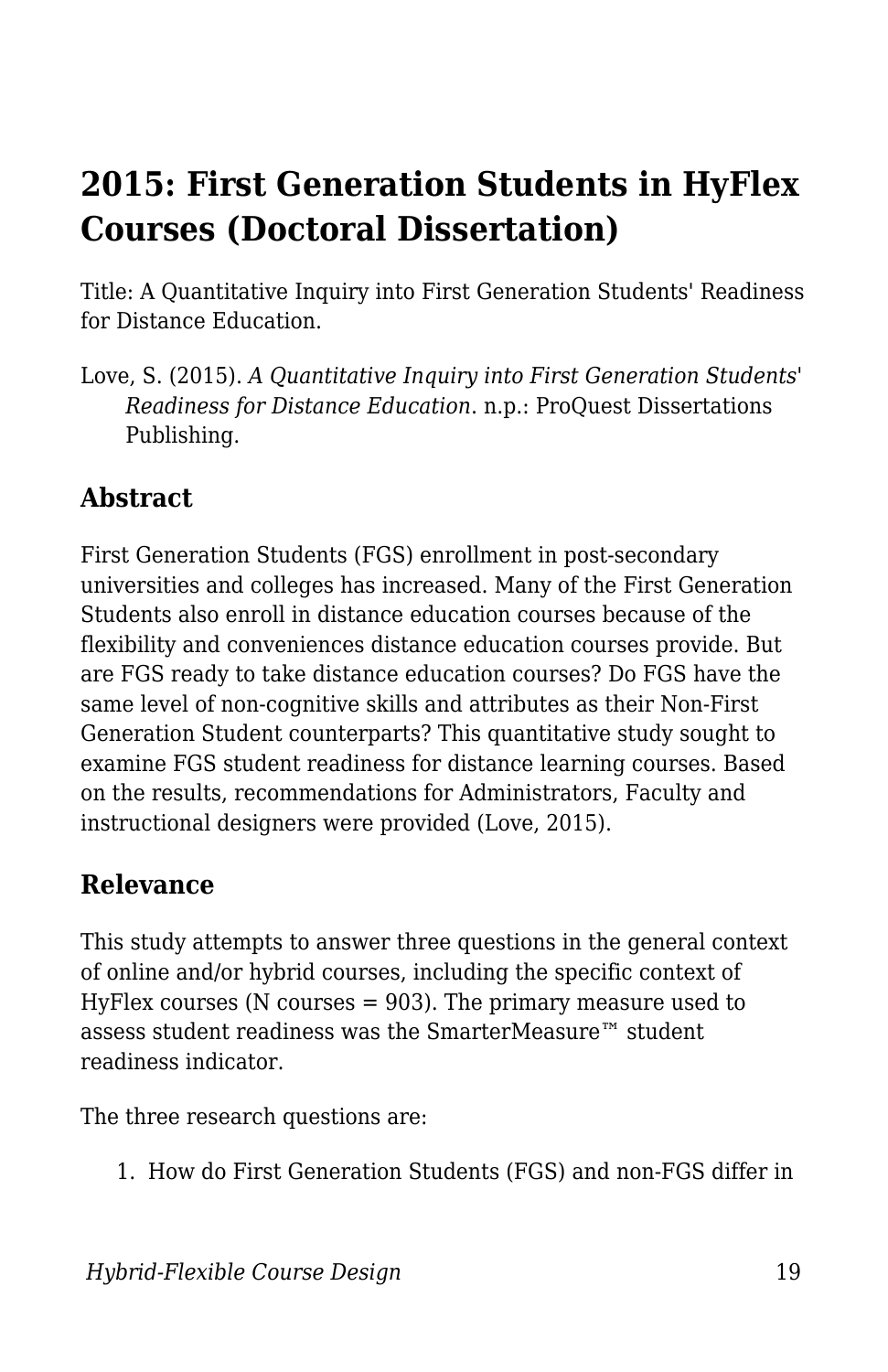terms of student readiness?

- 2. What relationship is there between student readiness and success in online and/or hybrid courses?
- 3. How do FGS and non-FGS differ in terms of the relationship between student readiness and success in online and/or hybrid courses?

One of the most interesting findings in this study is the difference between correlation results between online and hybrid course types with several factors in the SmarterMeasure indicator and those between the HyFlex course type and the same factors. In general, the HyFlex course correlations were much less likely to be significant than those of the online or hybrid course types. The implication of this may be that the HyFlex course type supports students more broadly (a wider range of student preparation states) since it provides for both in-class, online and a unique hybrid chosen by each student.

# **2019: Student Equity and Engagement in a HyFlex Course (Book chapter)**

Title: Challenges of Student Equity and Engagement in a HyFlex Course.

Binnewies, S., Wang, Z. (2019) Challenges of Student Equity and Engagement in a HyFlex Course. In C. Allan, C. Campbell, and J. Crough (Eds.) *Blended Learning Designs in STEM Higher Education: Putting* Learning First (pp. 209-230). Singapore: Springer Nature

#### **Abstract**

HyFlex courses are characterised by a mixture of online and face-toface learning components. In particular, students are allowed to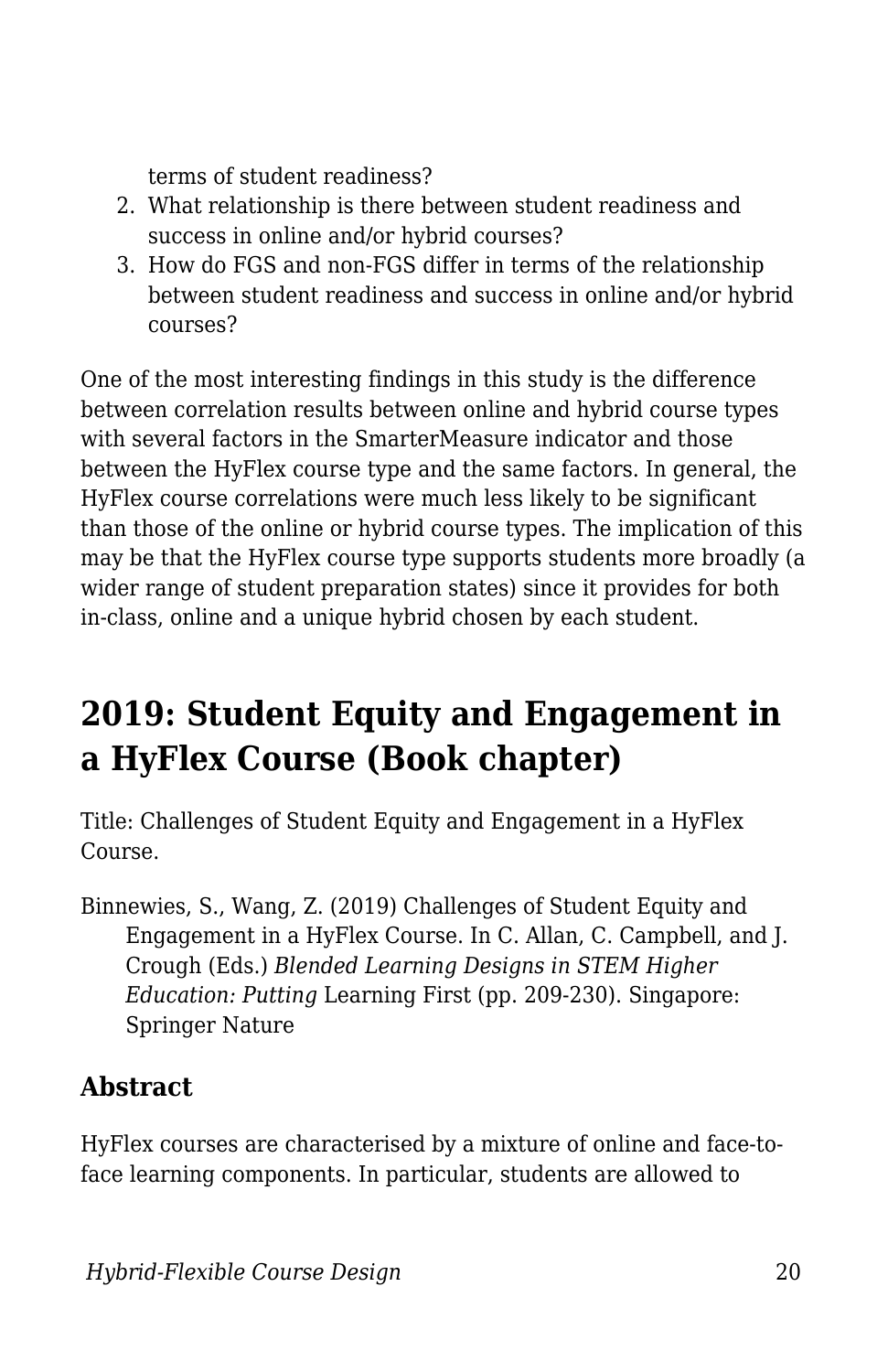choose to complete any part of the course in online and/or face-to-face mode. Such courses arguably provide the highest flexibility for student learning, but also pose a number of challenges to learning design. These include not only the ones inherent to online instruction and face-to-face instruction but also those of creating equitable alignment between the two modes to achieve the same learning outcomes. In this chapter, we report on the insights drawn from designing and delivering a second-year undergraduate information technology course on two campuses, in which students could complete any learning activity and assessment online or face-to-face. We describe our approach to support student engagement, group work and a peer review in HyFlex mode, and some challenges we faced to match learning designs to available technology. We evaluated our teaching components according to student participation and their quantitative and qualitative feedback. We found that most students appreciated the HyFlex mode delivery and while our approach was shown to be effective, it was in some way constrained by the technology available (Binneweis & Wang, 2019).

#### **Relevance**

This study reports the HyFlex course design used at two campuses of an Australian university, emphasizing the design factors and instructional practices implemented to assure student equity (given the opportunity to achieve equivalent learning outcomes) and student engagement in the learning process. Gathering information from course (presumably LMS) logs and, most substantially, student surveys, the study concludes that the design presented was effective in achieving goals of student equity and engagement as defined by the authors and reported by students.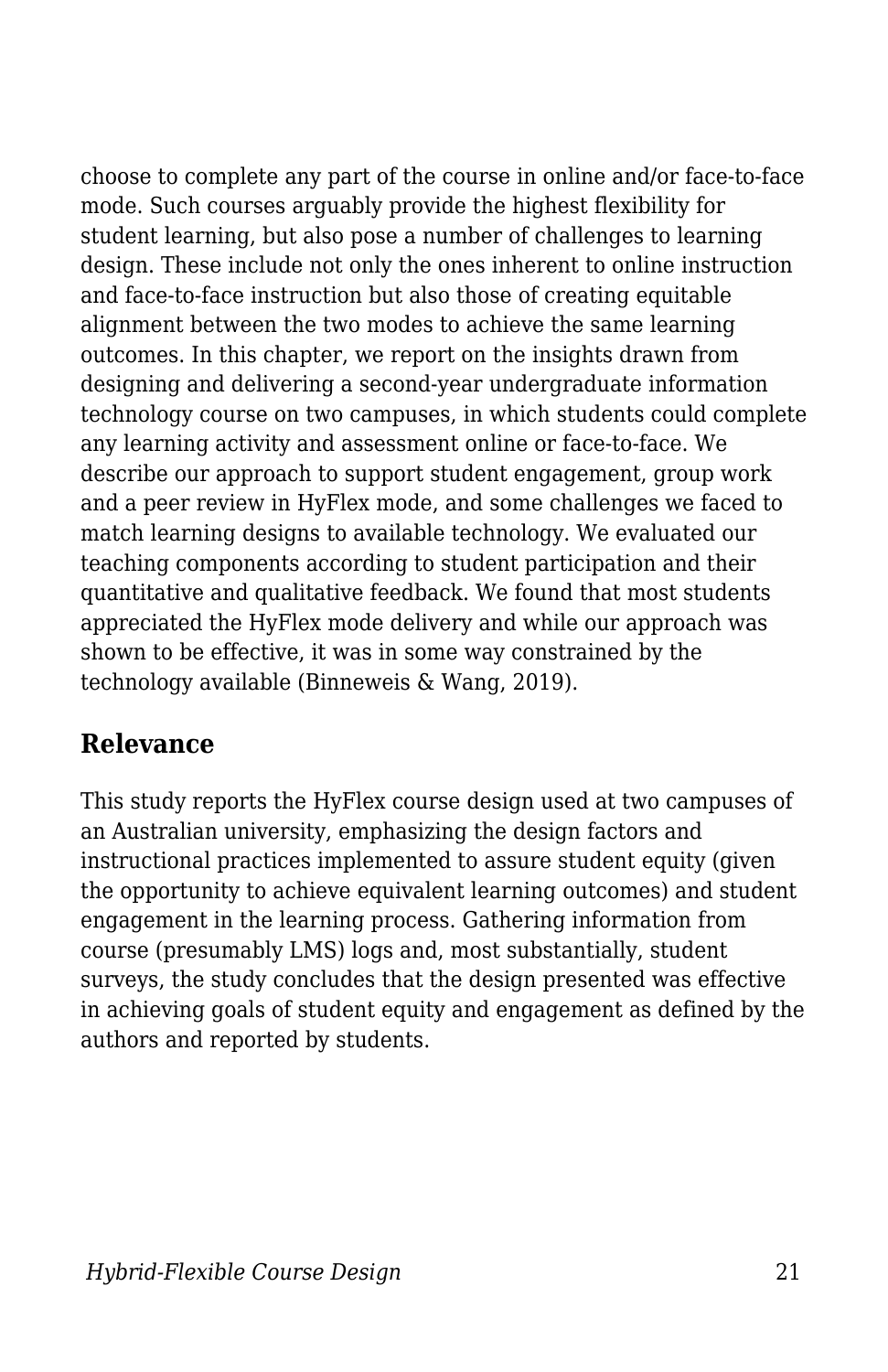# **2019: Student Perceptions of HyFlex Courses**

Title: La perspective étudiante sur la formation comodale, ou hybride flexible. [What do university students think about hybrid-flexible, or HyFlex courses?]

Gobeil-Proulx, J. (2019). La perspective étudiante sur la formation comodale, ou hybride flexible. [What do university students think about hybrid-flexible, or HyFlex courses?] *Revue internationale des technologies en pédagogie universitaire*, *16*(1), pp. 56-67. Available online: https://doi.org/10.18162/ritpu-2019-v16n1-04

#### **Abstract**

Un cours offert sous le format comodal, ou HyFlex, peut être suivi en présentiel ou à distance par les étudiants, ce qui leur permet de choisir hebdomadairement le mode qui leur convient le mieux. Il est important, pour le développement de cette offre de formation exploratoire au sein des établissements d'enseignement supérieur, d'examiner la perspective des étudiants inscrits à ces cours. Nous avons proposé un questionnaire à tous les étudiants inscrits dans 9 cours comodaux offerts dans 4 facultés différentes d'une université canadienne; 311 étudiants ( $N = 311$ ) y ont répondu volontairement. Trois grands constats émergent de notre analyse : le format comodal est grandement apprécié par les étudiants; les étudiants choisissent majoritairement la formation à distance; les étudiants tendent à se familiariser avec un mode et à le garder tout au long de la session.

[English translation] A course offered in the HyFlex format can be followed face-to-face or remotely by students, which allows them to choose weekly the mode that suits them best. It is important, for the development of this exploratory offer in higher education institutions,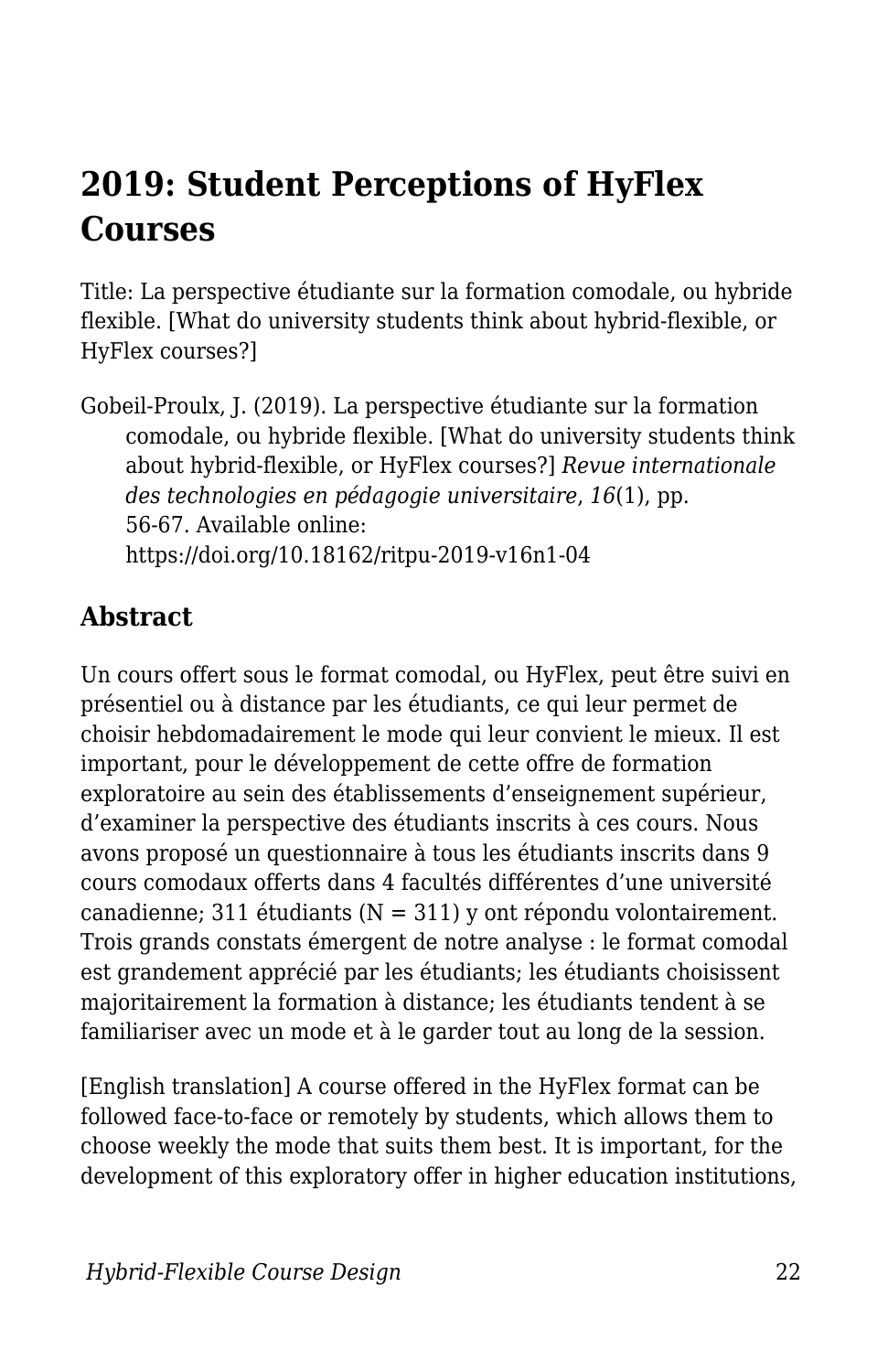to examine the perspective of the students enrolled in these courses. We administered a questionnaire to all students enrolled in 9 HyFlex courses offered at 4 different faculties of a Canadian university; 311 students  $(N = 311)$  responded voluntarily. Three major findings emerge from our analysis: the HyFlex format is greatly appreciated by the students; most students choose distance learning; students tend to choose a modality and stay with it throughout the session (Gobeil-Proulx, 2019).

#### **Relevance**

This study reports on the self-reported perceptions of 311 students enrolled in multiple courses within multiple "faculties" in a Canadian university. The study also introduces the term "comodal" as an additional label for a Hybrid-Flexible course format. Not surprisingly, one of the findings is that "The comodal format is greatly appreciated by students." (pg. 63) This study also reports that students favored the remote (online) mode over the face-to-face mode, with 60% choosing never to attend class in person, despite occasional technical difficulties with the online technology.

The study also found that relatively few (28%) of students ever changed participation mode during the course. It seems that these students tended to find a preferred mode of participation and continued in that mode for the duration of the course.

# **2017: Literature Review for Blended Synchronous Delivery at the Graduate Level**

Title: Blended Synchronous Delivery Mode in Graduate Programs: A Literature Review and Its Implementation in the Master Teacher Program.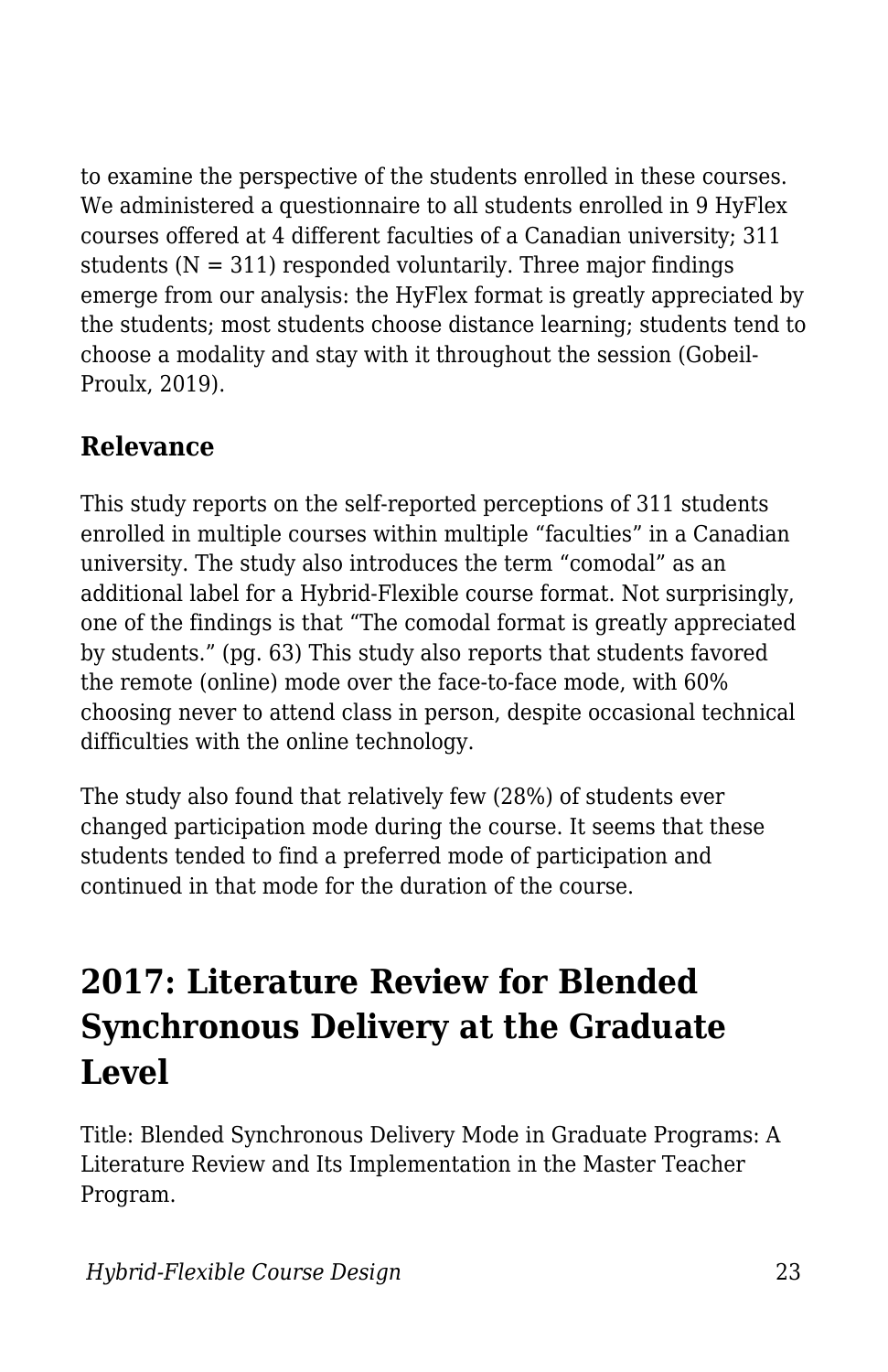Lakhal, S., Bateman, D. & Bédard, J. (2017). Blended Synchronous Delivery Mode in Graduate Programs: A Literature Review and Its Implementation in the Master Teacher Program. *Collected Essays on Learning and Teaching 10*, pp. 47-60.

#### **Abstract**

The aim of this study is to present a narrative literature review of advantages, challenges, and conditions for the success of blended synchronous course delivery mode. For this purpose, we searched the database EditLib and analyzed 16 existing papers from 2001 to 2016. The conditions for success were operationalized in the Master Teacher Program (MTP) and its challenges were addressed in building a Blended Session Protocol. This protocol also combines lived experience. It is now used in the MTP to ensure a standardized and consistent implementation of this course delivery mode into our courses. Reviewing the literature on this delivery mode and presenting an example of its use in the MTP are important issues. From a theoretical point of view, the present study results help build a theoretical basis for future research on this course delivery mode and would enrich existing literature. From a practical point of view, this study provides administrators and higher education faculty members with guidance on how to implement such course delivery mode (Lakhal et al., 2017).

#### **Relevance**

This study provides a thorough review of published academic literature associated with a blended synchronous course format at the graduate level. Many blended synchronous formats could also be called "Hybrid-Flexible" (if student choice on format from session to session is available), so the review is useful to readers adopting or considering HyFlex implementation at their institution. The 30 studies referenced in the review provide many opportunities for learning from others' experiences.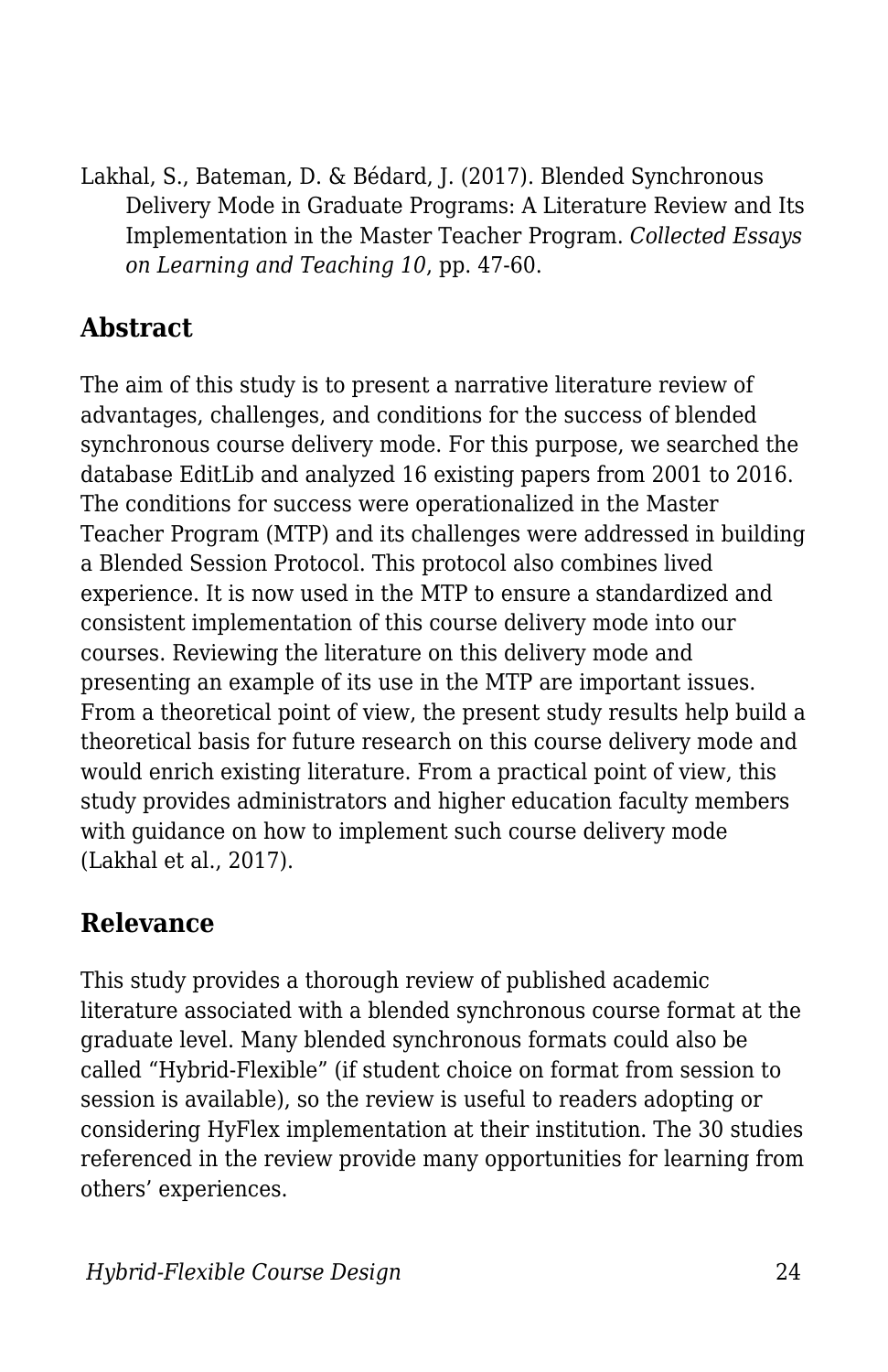### **2018: Synchronous Hybrid Learning Literature Review**

Title: Benefits, Challenges and Design Guidelines for Synchronous Hybrid Learning: A Systematic Literature Review.

Detienne, L., Raes, A. & Depaepe, F. (2018). Benefits, Challenges and Design Guidelines for Synchronous Hybrid Learning: A Systematic Literature Review. In T. Bastiaens, J. Van Braak, M. Brown, L. Cantoni, M. Castro, R. Christensen, G. Davidson-Shivers, K. DePryck, M. Ebner, M. Fominykh, C. Fulford, S. Hatzipanagos, G. Knezek, K. Kreijns, G. Marks, E. Sointu, E. Korsgaard Sorensen, J. Viteli, J. Voogt, P. Weber, E. Weippl & O. Zawacki-Richter (Eds.), *Proceedings of EdMedia: World Conference on Educational Media and Technology* (pp. 2004-2009). Amsterdam, Netherlands: Association for the Advancement of Computing in Education (AACE). Retrieved June 20, 2019 from [https://edtechbooks.org/-woe](https://www.learntechlib.org/primary/p/184440/).

#### **Abstract**

More and more universities invest in technology-enhanced learning which raises the question of how these environments need to be shaped. A specific type are synchronous hybrid learning environments in which face-to-face and remote students receive simultaneous and synchronous instruction. These new settings ask for a redefinition of the instructional design. Unfortunately, there is lacking research that outlines design principles, which is why teachers are still struggling with the implementation. Boelens, De Wever and Voet (2017) put forth key challenges and guidelines for blended learning in general, but this study specifically focuses on synchronous hybrid learning, which has not yet been investigated in the field. This paper reports on a systematic review in progress. Based on preliminary results, we can state that most studies deliver benefits and challenges which often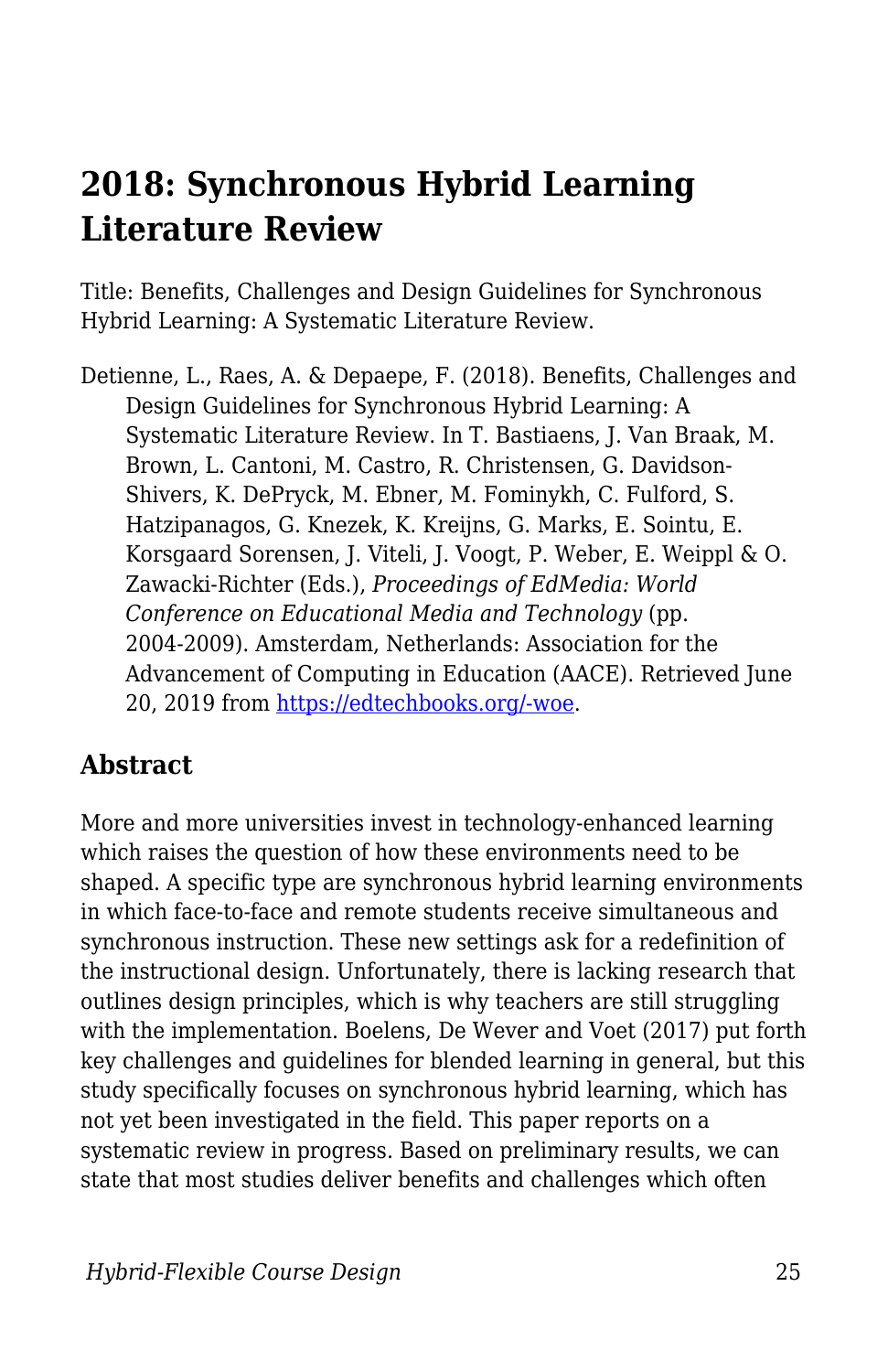result in some design guidelines. Given the limited amount of studies on synchronous hybrid learning, there is need for further research (Detienne et al., 2018).

#### **Relevance**

This study presents a thorough review of the existing literature (in 2018) on the blended synchronous course format. Almost two dozen studies are reviewed. Blended synchronous formats are similar to, and often the same in essence as Hybrid-Flexible designs, though in some there is no substantial flexibility (students may not have the freedom to choose participation mode) and many may not include a designed path for asynchronous learners.

# **2020: Comparing Student Learning and Satisfaction between Traditional and HyFlex Delivery (Doctoral Dissertation)**

Title: Traditional, Online or Both? A Comparative Study of University Student Learning and Satisfaction Between Traditional and Hyflex Delivery Modalities

Rhoads, D. D. (2020). *Traditional, Online or Both? A Comparative Study of University Student Learning and Satisfaction Between Traditional and Hyflex Delivery Modalities.* Dissertation Concordia University Irvine, 2020, 148; 27995688. Available online: [https://edtechbooks.org/-Sdh](https://pqdtopen.proquest.com/pubnum/27995688.html)

#### **Abstract**

The purpose of this mixed method causal comparative and phenomenological study was to discover and examine the impact, if any, of 16-week traditional and five-week Hyflex delivery modalities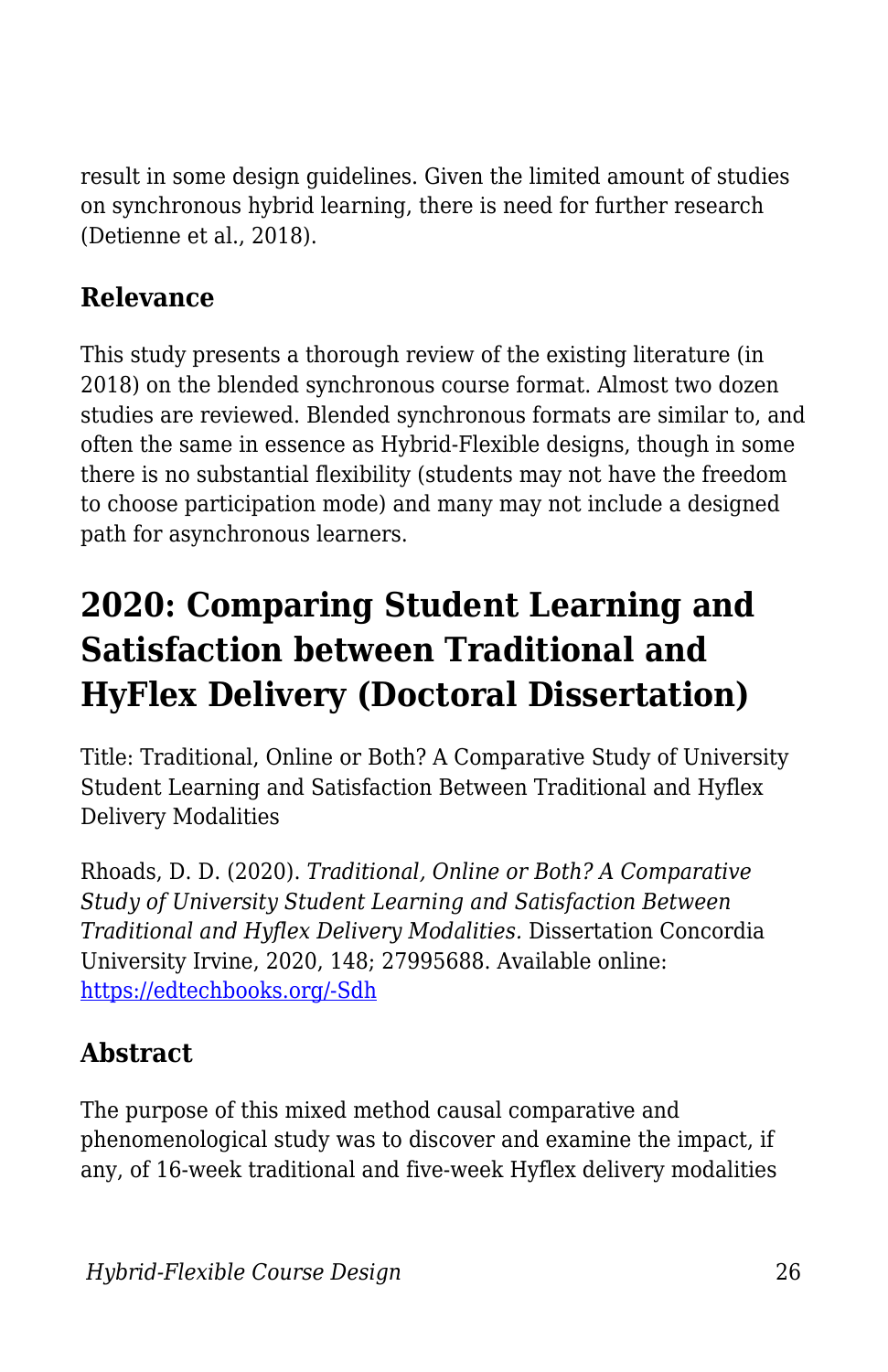on student learning and satisfaction within undergraduate courses. Quantitative satisfaction data was collected through a Likert survey as well as through data extraction from the institution's student information system. Qualitative data was collected from students through open ended survey questions as well as from select faculty through interviews. For each of the two hypotheses, statistical analysis was presented through descriptive statistics as well as through comparative analysis. The quantitative analysis was followed by qualitative analysis that explored themes and patterns that emerged.

The participants in this study included a total purposive sample of eighty-one students from fifteen undergraduate courses, offered in the traditional and non-traditional programs of a small private college in Southern California, and offered over the course of five academic semesters. While statistical findings on student performance/learning did not reveal a significant difference between course delivery modalities in the area of final grade average, statistical findings did reveal a significant difference between course delivery modality and student satisfaction in the area of two distinct measures of student satisfaction. Additionally, non- statistical findings reflected a positive relationship between course attendance flexibility and student satisfaction.

#### **Relevance**

This study presents a comparison of student learning outcomes and self-reported student satisfaction in 15 courses over a multi-year period, providing evidence of the success of this institution's HyFlex course program. This report provides a comprehensive explanation of the HyFlex course design as compared to the traditional course. In addition, since this is a dissertation report, a substantial review of relevant literature is included with in-depth discussion of the fundamental principles of HyFlex design.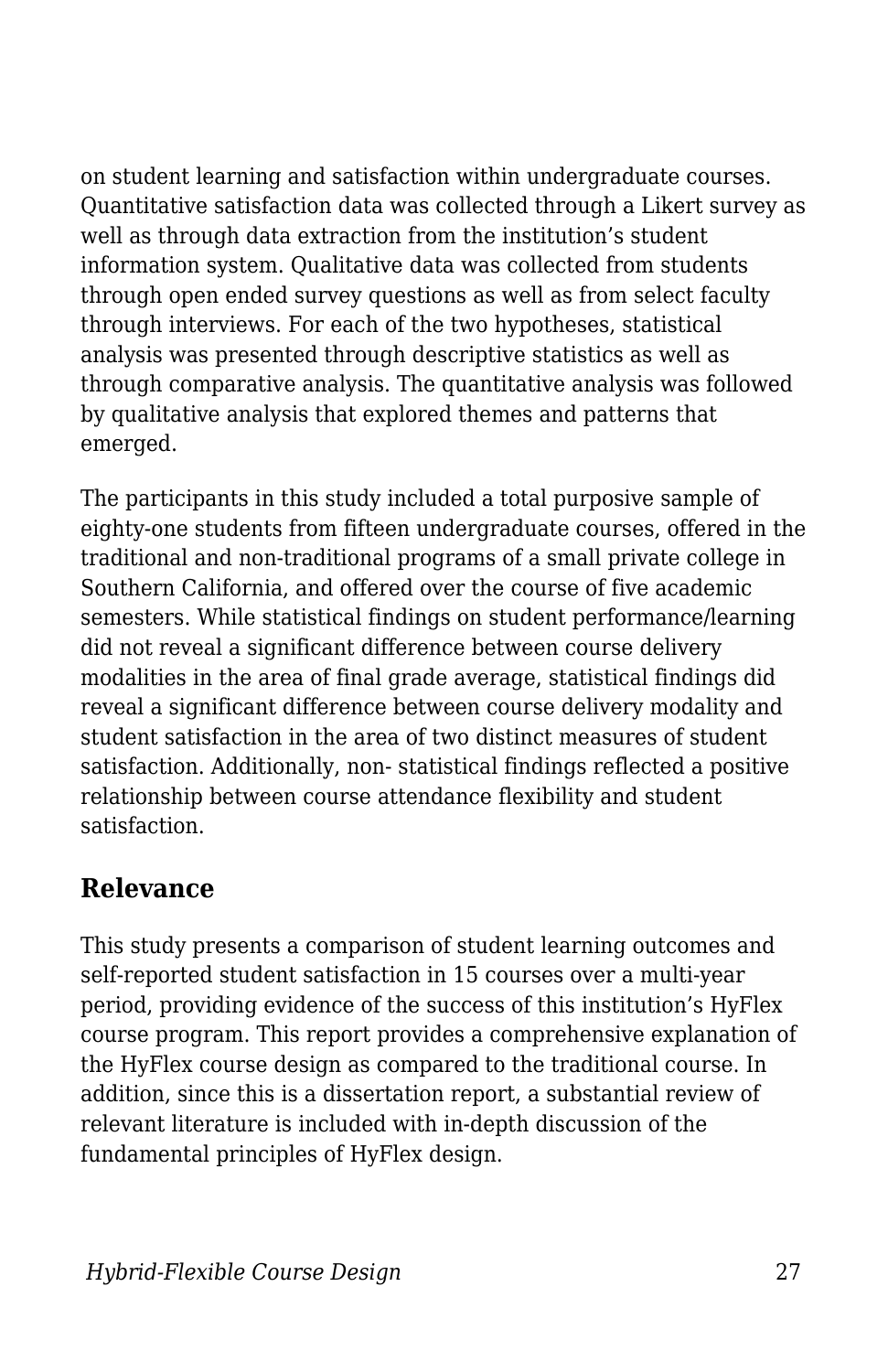This study is also described in Chapter 3.9 of this volume, In that report, additional evidence for institutional cost savings (real and prospective) is provided and explained.

**For more studies associated with Hybrid-Flexible Course Design, see [Appendix A: Bibliography of Hybrid-Flexible](http://edtechbooks.org/hyflex/biblio/) [Literature \(by any name\)](http://edtechbooks.org/hyflex/biblio/)**